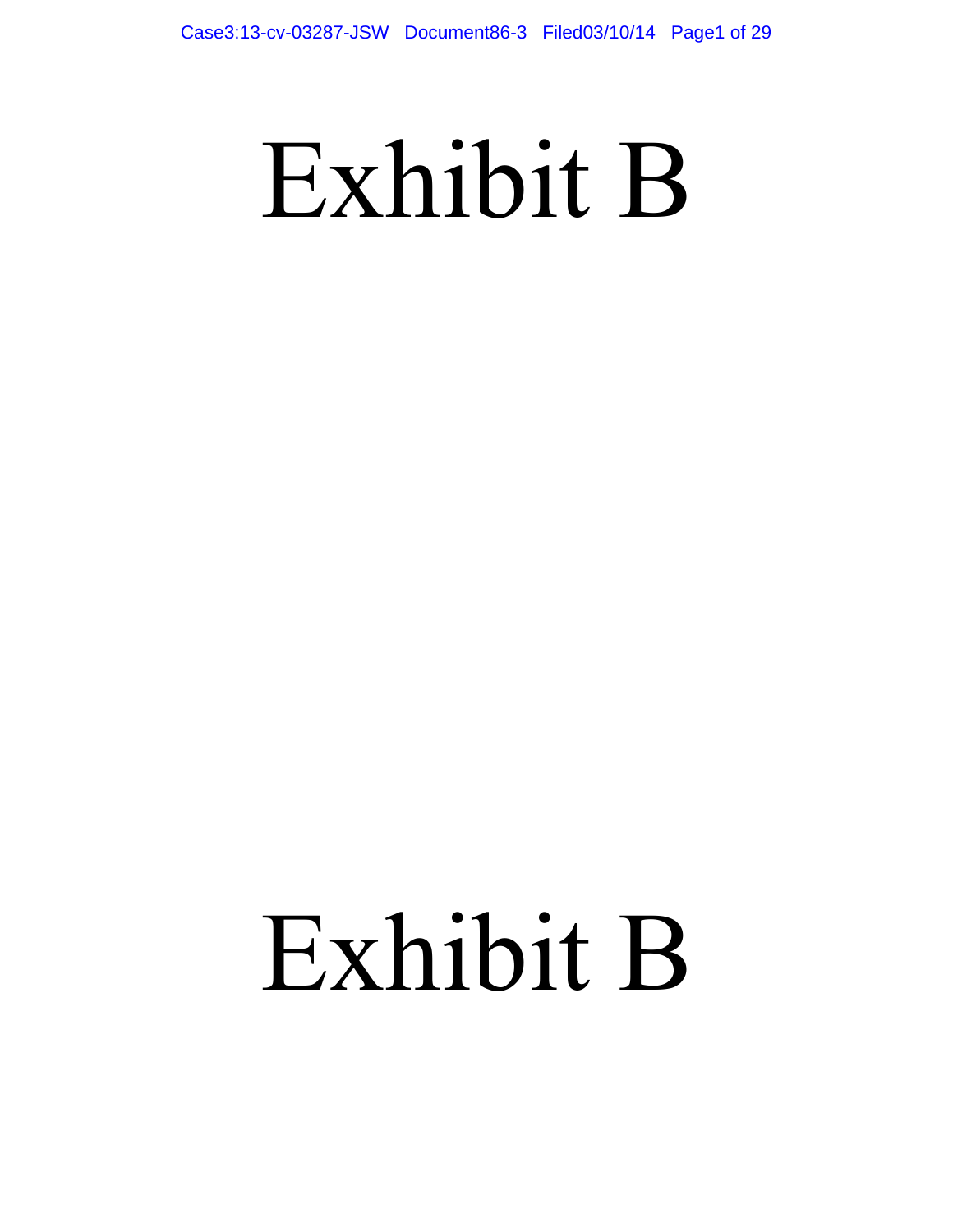|                                                         | Cass&33-&c032278-758WDDcomera80-3FiFeb0930034PRgetE2fo229                                                                                                                                                                                                                                                                                                                                                                                                                                                                                |                                                                                                                                                                                                                                                                                                                                                                                                                                                                                                                                                                  |
|---------------------------------------------------------|------------------------------------------------------------------------------------------------------------------------------------------------------------------------------------------------------------------------------------------------------------------------------------------------------------------------------------------------------------------------------------------------------------------------------------------------------------------------------------------------------------------------------------------|------------------------------------------------------------------------------------------------------------------------------------------------------------------------------------------------------------------------------------------------------------------------------------------------------------------------------------------------------------------------------------------------------------------------------------------------------------------------------------------------------------------------------------------------------------------|
|                                                         |                                                                                                                                                                                                                                                                                                                                                                                                                                                                                                                                          |                                                                                                                                                                                                                                                                                                                                                                                                                                                                                                                                                                  |
| $\overline{2}$<br>3<br>4<br>5<br>6<br>7<br>8<br>9<br>10 | CINDY COHN (SBN 145997)<br>cindy@eff.org<br>LEE TIEN (SBN 148216)<br>KURT OPSAHL (SBN 191303)<br>MATTHEW ZIMMERMAN (SBN 212423)<br>MARK RUMOLD (SBN 279060)<br>DAVID GREENE (SBN 160107)<br><b>JAMES S. TYRE (SBN 083117)</b><br>ELECTRONIC FRONTIER FOUNDATION<br>815 Eddy Street<br>San Francisco, CA 94109<br>Tel.: (415) 436-9333; Fax: (415) 436-9993<br>THOMAS E. MOORE III (SBN 115107)<br>tmoore@moorelawteam.com<br>ROYSE LAW FIRM, PC<br>1717 Embarcadero Road<br>Palo Alto, CA 94303<br>Tel.: 650-813-9700; Fax: 650-813-9777 | RACHAEL E. MENY (SBN 178514)<br>rmeny@kvn.com<br>MICHAEL S. KWUN (SBN 198945)<br>BENJAMIN W. BERKOWITZ (SBN 244441)<br>KEKER & VAN NEST, LLP<br>633 Battery Street<br>San Francisco, California 94111<br>Tel.: (415) 391-5400; Fax: (415) 397-7188<br>RICHARD R. WIEBE (SBN 121156)<br>wiebe $@$ pacbell.net<br>LAW OFFICE OF RICHARD R. WIEBE<br>One California Street, Suite 900<br>San Francisco, CA 94111<br>Tel.: (415) 433-3200; Fax: (415) 433-6382<br>ARAM ANTARAMIAN (SBN 239070)<br>aram@eff.org<br>LAW OFFICE OF ARAM ANTARAMIAN<br>1714 Blake Street |
| 11                                                      | <b>Attorneys for Plaintiffs</b>                                                                                                                                                                                                                                                                                                                                                                                                                                                                                                          | Berkeley, CA 94703<br>Telephone: (510) 289-1626                                                                                                                                                                                                                                                                                                                                                                                                                                                                                                                  |
| 12                                                      | UNITED STATES DISTRICT COURT                                                                                                                                                                                                                                                                                                                                                                                                                                                                                                             |                                                                                                                                                                                                                                                                                                                                                                                                                                                                                                                                                                  |
| 13                                                      |                                                                                                                                                                                                                                                                                                                                                                                                                                                                                                                                          | <b>NORTHERN DISTRICT OF CALIFORNIA</b>                                                                                                                                                                                                                                                                                                                                                                                                                                                                                                                           |
| 14<br>15                                                | <b>SAN FRANCISCO DIVISION</b>                                                                                                                                                                                                                                                                                                                                                                                                                                                                                                            |                                                                                                                                                                                                                                                                                                                                                                                                                                                                                                                                                                  |
| 16<br>17<br>18<br>19<br>20<br>21<br>22                  | FIRST UNITARIAN CHURCH OF LOS<br>ANGELES; ACORN ACTIVE MEDIA; BILL OF<br>RIGHTS DEFENSE COMMITTEE; CALGUNS<br>FOUNDATION, INC.; CALIFORNIA<br><b>ASSOCIATION OF FEDERAL FIREARMS</b><br>LICENSEES, INC.; CHARITY AND SECURITY<br>NETWORK; COUNCIL ON AMERICAN<br>ISLAMIC RELATIONS-CALIFORNIA;<br>COUNCIL ON AMERICAN ISLAMIC<br>RELATIONS-OHIO; COUNCIL ON<br>AMERICAN ISLAMIC RELATIONS-<br>FOUNDATION, INC.; FRANKLIN ARMORY;<br>FREE PRESS; FREE SOFTWARE<br>FOUNDATION; GREENPEACE, INC.; HUMAN                                     | Case No: 3:13-cv-03287 JSW<br><b>FIRST AMENDED COMPLAINT</b><br><b>FOR CONSTITUTIONAL AND</b><br>STATUTORY VIOLATIONS,<br><b>SEEKING DECLARATORY AND</b><br><b>INJUNCTIVE RELIEF</b><br>Hon. Jeffrey S. White<br>Courtroom 11 - 19th Floor<br><b>DEMAND FOR JURY TRIAL</b>                                                                                                                                                                                                                                                                                       |
| 23<br>24<br>25<br>26<br>27<br>28                        | RIGHTS WATCH; MEDIA ALLIANCE;<br>NATIONAL LAWYERS GUILD; NATIONAL<br>ORGANIZATION FOR THE REFORM OF<br>MARIJUANA LAWS, CALIFORNIA CHAPTER;)<br>PATIENT PRIVACY RIGHTS; PEOPLE FOR<br>THE AMERICAN WAY; PUBLIC<br>KNOWLEDGE; SHALOM CENTER;<br>STUDENTS FOR SENSIBLE DRUG POLICY;<br>TECHFREEDOM; and UNITARIAN<br>UNIVERSALIST SERVICE COMMITTEE,<br>Plaintiffs.                                                                                                                                                                         |                                                                                                                                                                                                                                                                                                                                                                                                                                                                                                                                                                  |
|                                                         |                                                                                                                                                                                                                                                                                                                                                                                                                                                                                                                                          | FIRST AMENDED COMPLAINT                                                                                                                                                                                                                                                                                                                                                                                                                                                                                                                                          |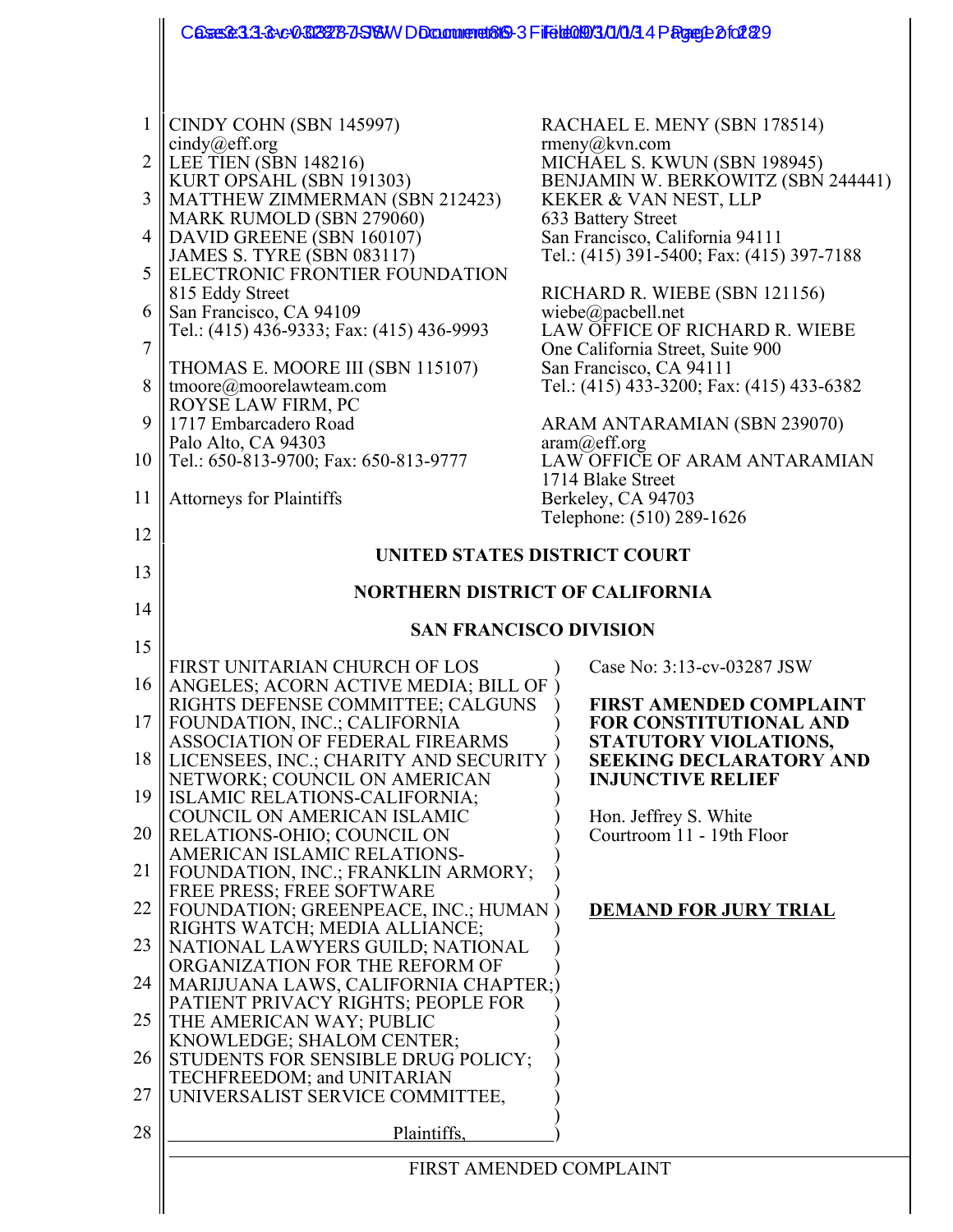|                | 8556233-640082228-758WDDacomeret819-3FiFets09730034P≥@8fo229                                                                    |
|----------------|---------------------------------------------------------------------------------------------------------------------------------|
|                |                                                                                                                                 |
| $\mathbf{1}$   | V.                                                                                                                              |
| $\overline{2}$ | NATIONAL SECURITY AGENCY and KEITH                                                                                              |
| 3              | B. ALEXANDER, its Director, in his official and<br>individual capacities; the UNITED STATES OF                                  |
| 4              | AMERICA; DEPARTMENT OF JUSTICE and<br>ERIC H. HOLDER, its Attorney General, in his                                              |
| 5              | official and individual capacities; Acting Assistant<br>Attorney General for National Security JOHN P.                          |
| 6              | CARLIN, in his official and individual capacities;<br>FEDERAL BUREAU OF INVESTIGATION and                                       |
| 7              | JAMES B. COMEY, its Director, in his official<br>and individual capacities; ROBERT S.                                           |
| 8              | MUELLER, former Director of the FEDERAL<br>BUREAU OF INVESTIGATION, in his individual)                                          |
| 9              | capacity; JAMES R. CLAPPER, Director of<br>National Intelligence, in his official and individual<br>capacities, and DOES 1-100, |
| 10             | Defendants.                                                                                                                     |
| 11             |                                                                                                                                 |
| 12             |                                                                                                                                 |
| 13             |                                                                                                                                 |
| 14             |                                                                                                                                 |
| 15             |                                                                                                                                 |
| 16             |                                                                                                                                 |
| 17             |                                                                                                                                 |
| 18             |                                                                                                                                 |
| 19             |                                                                                                                                 |
| 20             |                                                                                                                                 |
| 21             |                                                                                                                                 |
| 22             |                                                                                                                                 |
| 23             |                                                                                                                                 |
| 24             |                                                                                                                                 |
| 25             |                                                                                                                                 |
| 26<br>27       |                                                                                                                                 |
| 28             |                                                                                                                                 |
|                | FIRST AMENDED COMPLAINT<br>CASE NO. 13-cv-3287 JSW                                                                              |
|                |                                                                                                                                 |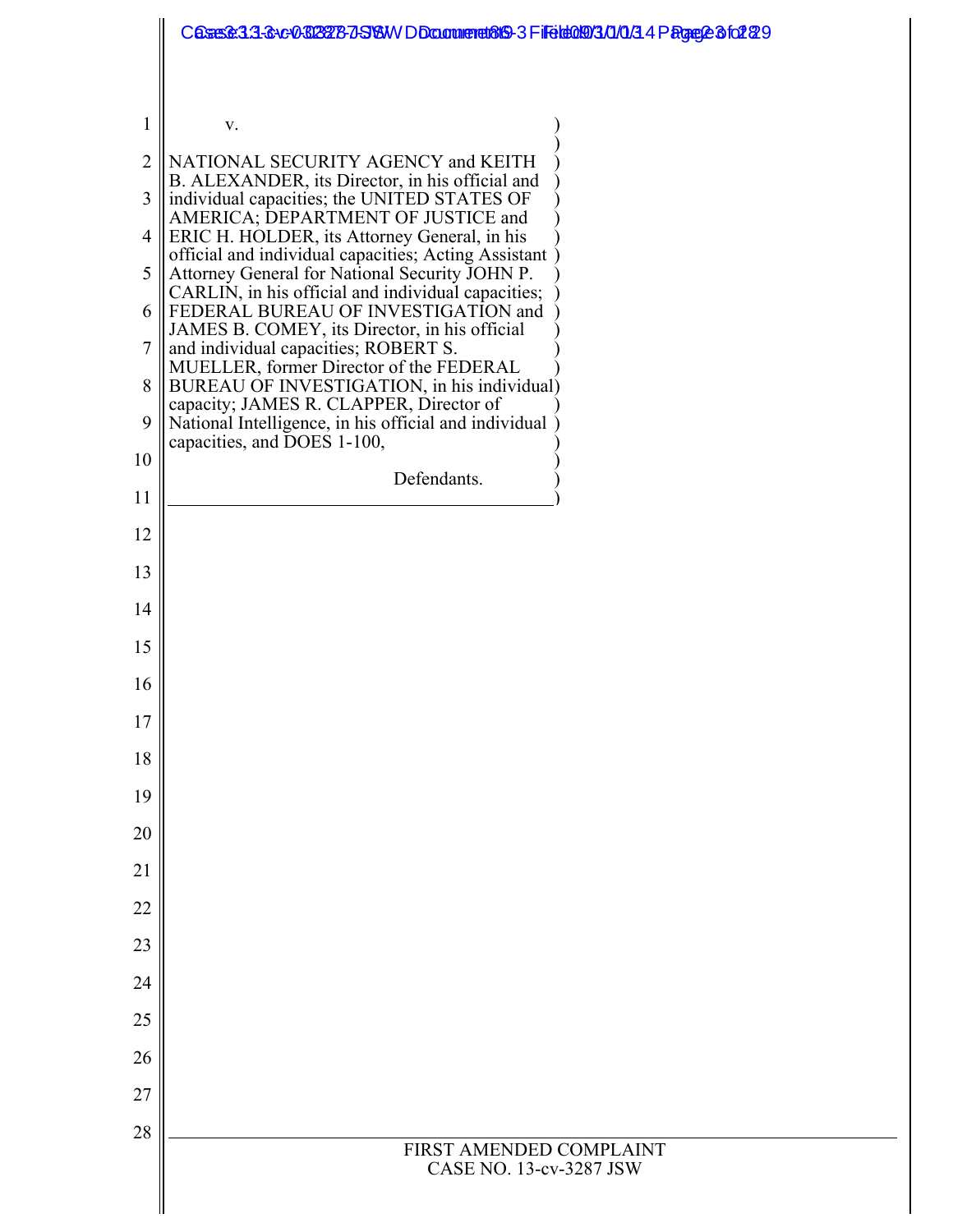- 1 2 1. Plaintiffs bring this action on behalf of themselves and, where indicated, on behalf of their members and staff. Plaintiffs allege as follows:
- 3

28

# **PRELIMINARY STATEMENT**

4 5 6 7 2. Plaintiffs, as described more particularly below, are associations, as well as the members and staffs of associations, who use the telephone to engage in private communications supportive of their associations and activities, including engaging in speech, assembly, petition for the redress of grievances, and the exercise of religion.

8 9 10 11 3. This lawsuit challenges an illegal and unconstitutional program of dragnet electronic surveillance, specifically the bulk acquisition, seizure, collection, storage, retention, and searching of telephone communications information (the "Associational Tracking Program") conducted by the National Security Agency (NSA) and the other defendants (collectively, "Defendants").

12 13 14 15 4. The Associational Tracking Program is vast. It collects telephone communications information for all telephone calls transiting the networks of all major American telecommunication companies, including Verizon, AT&T, and Sprint, ostensibly under the authority of section 215 of the USA PATRIOT Act, codified at 50 U.S.C. § 1861.

16 17 18 19 20 21 22 23 5. The communications information that Defendants collect in the Associational Tracking Program is retained and stored by Defendants in one or more databases. The Program collects information concerning all calls wholly within the United States, including local telephone calls, as well as all calls between the United States and abroad, regardless of a connection to international terrorism, reasonable suspicion of criminality, or any other form of wrongdoing. This information is stored for at least five years. Defendants have indiscriminately obtained, and stored the telephone communications information of millions of ordinary Americans as part of the Associational Tracking Program.

24 25 26 27 6. Defendants search and analyze the Associational Tracking Program's database(s) for various purposes, including but not limited to, obtaining the communications history of particular phone numbers, which, when aggregated, reveals those numbers' contacts and associations over time.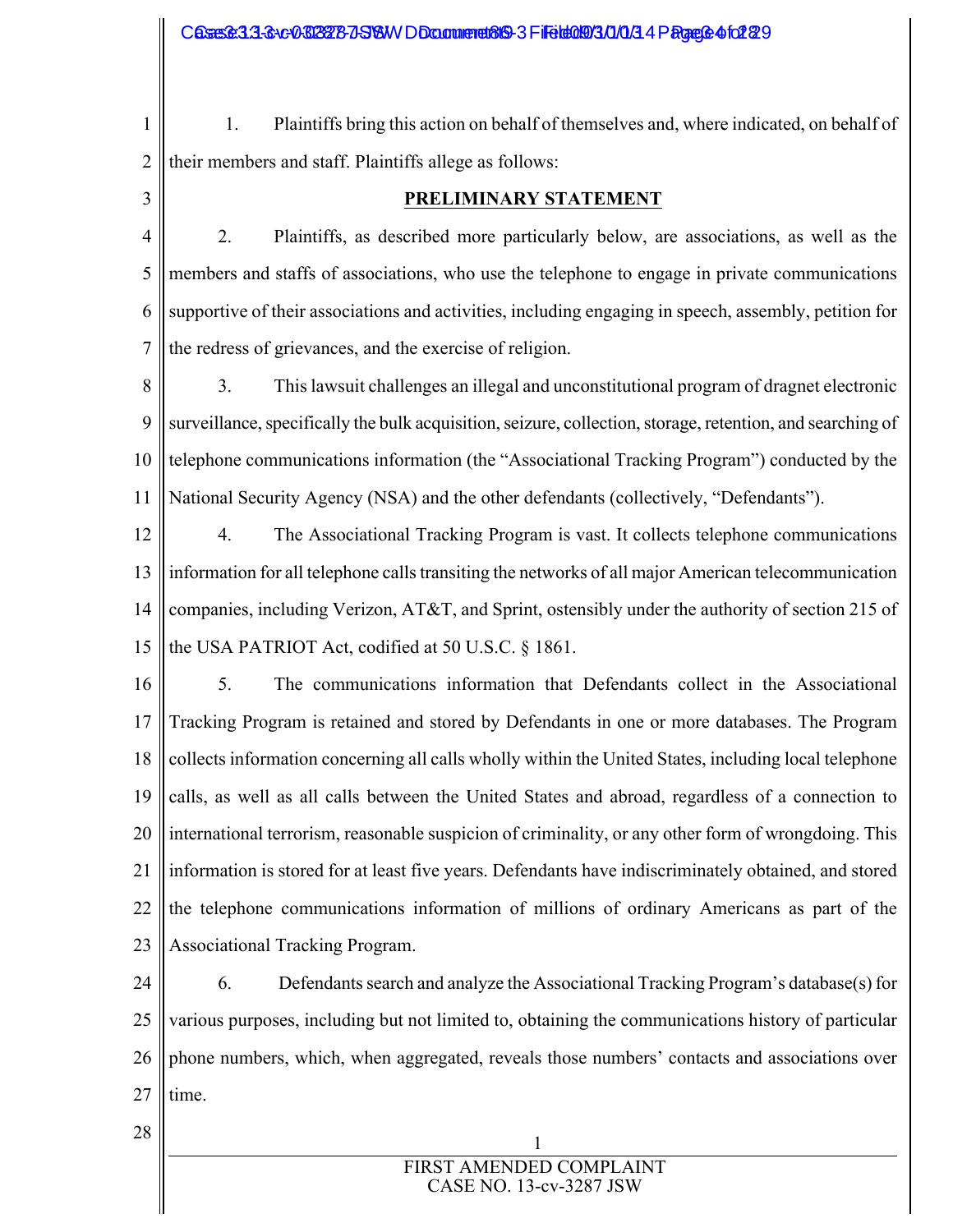# Cases: 13-3:c03227-JSW DDcoment86-3 Filet0930044 Page4 5f0229

- 1 2 3 4 5 7. Defendants' collection of telephone communicationsinformation includes, but is not limited to, records indicating who each customer communicates with, at what time, for how long and with what frequency communications occur. This communications information discloses the expressive and private associational connections among individuals and groups, including Plaintiffs and their members and staff.
- 6 7 8. The Associational Tracking Program has been going on in various forms since October 2001.
- 8 9 10 9. The bulk collection of telephone communications information without a valid, particularized warrant supported by probable cause violates the First, Fourth, and Fifth Amendments, as well as statutory prohibitions and limitations on electronic surveillance.
- 11 12 13 10. Defendants' searches of the Associational Tracking Program database(s) without a valid, particularized warrant supported by probable cause violate the First, Fourth, and Fifth Amendments.
	- 11. Plaintiffs' records are searched even if they are not targets of the search.
- 15 16 17 18 19 12. Plaintiffs are organizations, associations, and advocacy groups, their staffs, and their members who are current subscribers to Verizon and other telephone services. Using the Associational Tracking Program, Defendants seize, collect, acquire, retain, and search the records of the telephone communications of Plaintiffs, their members and staff, and others seeking to associate and communicate with them.
- 20

27

28

14

# **JURISDICTION AND VENUE**

- 21 22 13. This court has subject matter jurisdiction over the federal claims pursuant to 28 U.S.C. § 1331, 5 U.S.C. § 702, and the Constitution.
- 23 24 25 26 14. Plaintiffs are informed, believe, and thereon allege that Defendants have sufficient contacts with this district generally and, in particular, with the events herein alleged, that Defendants are subject to the exercise of jurisdiction of this court over the person of such Defendants and that venue is proper in this judicial district pursuant to 28 U.S.C. § 1391.
	- 15. Plaintiffs are informed, believe, and thereon allege that a substantial part of the events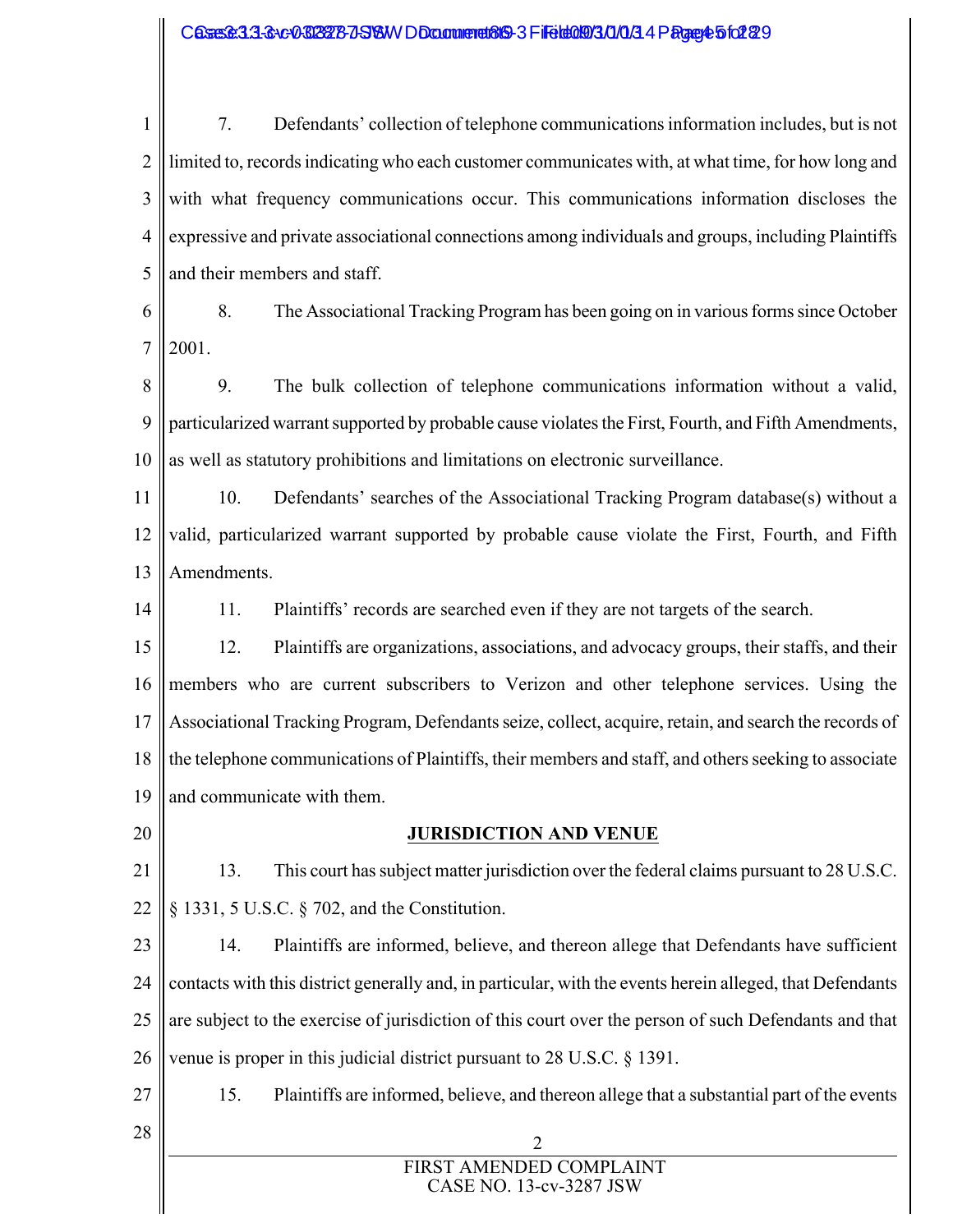1 2 giving rise to the claims herein alleged occurred in this district and that Defendants and/or agents of Defendants may be found in this district.

- 3 4 5 16. **Intradistrict Assignment:** Assignment to the San Francisco/Oakland division is proper pursuant to Local Rule 3-2(c) and (d) because a substantial portion of the events and omissions giving rise to this lawsuit occurred in this district and division.
- 6

# **PARTIES**

7 8 9 10 11 12 13 14 15 16 17 18 17. Plaintiff First Unitarian Church of Los Angeles(First Unitarian) was founded in 1877 by Caroline Seymour Severance, a woman who worked all her life for causes such as the abolition of slavery and women's suffrage. First Unitarian is located in Los Angeles, California. Throughout its history members of First Unitarian defined their religious goals in terms of justice, equality, and liberty for all persons. During the middle decades of the 20th century, First Unitarian provided aid to Japanese-Americans displaced by internment camps, defended free speech against anti-communist hysteria, and protested nuclear proliferation. In the 1980s, First Unitarian provided sanctuary to Central American refugees and, in recent decades, First Unitarian opened its building as a community center for the economically-depressed and ethnically-diverse neighborhood of MacArthur Park. Members of First Unitarian have been quick to engage in difficult work and controversial ideas and are proud of their contribution to moving the world closer to justice for all. First Unitarian brings this action on behalf of itself and its adversely affected members and staff.

19 20 21 22 23 24 25 26 27 18. Plaintiff Acorn Active Media is an outlet for technically skilled members to build technical resources for groups, non-profits, and individuals who otherwise do not have the capacity or would not be able to afford these services. Since Acorn's inception in January 2004, it has engaged in website design, web application development, general technical consulting and hardware support, and organizational database development for a diverse array of groups, individuals, and organizations from around the globe. Acorn members have supported democracy advocates and independent media outlets worldwide, often working directly with communities laboring under hostile and oppressive regimes. Plaintiff Acorn brings this action on behalf of itself and its adversely affected volunteers and members.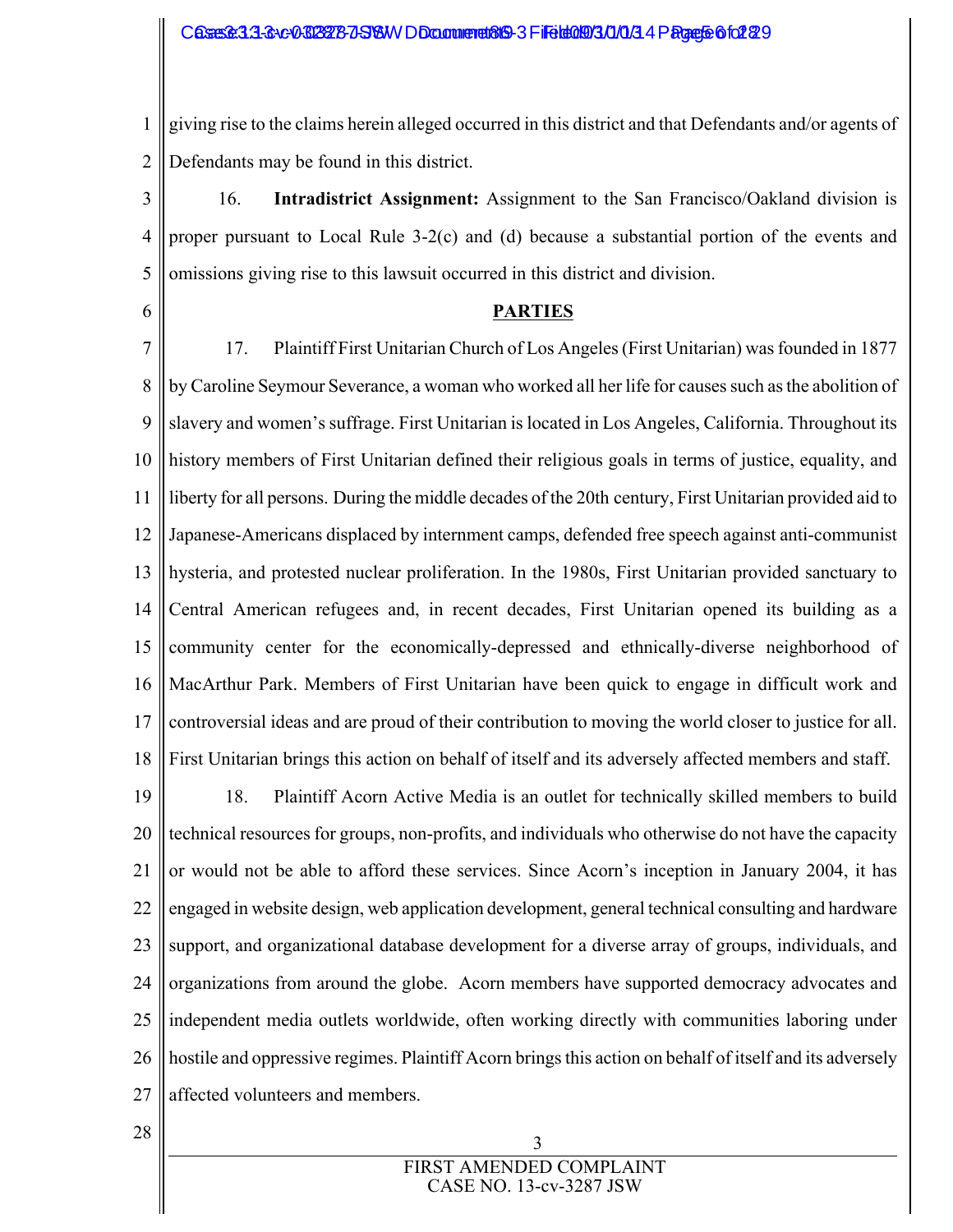1 2 3 4 5 6 19. Plaintiff Bill of Rights Defense Committee (BORDC) is a non-profit, advocacy organization based in Northhampton, Massachusetts. BORDC supports an ideologically, politically, ethnically, geographically, and generationally diverse grassroots movement focused on educating Americans about the erosion of fundamental freedoms; increasing civic participation; and converting concern and outrage into political action. BORDC brings this action on behalf of itself and its adversely affected staff.

7 8  $\overline{Q}$ 10 11 12 20. Plaintiff Calguns Foundation, Inc. (CGF) is a non-profit, membership organization based in San Carlos, California. CGF works to support the California firearms community by promoting education for all stakeholders about California and federal firearm laws, rights, and privileges, and defending and protecting the civil rights of California gun owners. In particular, CGF operates a hotline for those with legal questions about gun rights in California. Plaintiff CGF brings this action on behalf of itself and on behalf of its adversely affected members and staff.

13 14 15 16 17 18 19 21. Plaintiff California Association of Federal Firearms Licensees, Inc. (CAL-FFL) is a non-profit, industry association of, by, and for firearms manufacturers, dealers, collectors, training professionals, shooting ranges, and others, advancing the interests of its members and the general public through strategic litigation, legislative efforts, and education. CAL-FFL expends financial and other resources in both litigation and non-litigation projects to protect the interests of its members and the public at large. CAL-FFL brings this action on behalf of itself and its adversely affected members and staff.

20 21 22 23 24 25 26 27 22. Plaintiff Charity and Security Network's mission is to protect civil society's ability to carry out peacebuilding projects, humanitarian aid, and development work effectively and in a manner consistent with human rights principles and democratic values. To accomplish this, the Network focuses on: coordinating advocacy by bringing together stakeholders from across the nonprofit sector with policymakers to support needed changes in U.S. national security rules; and raising awareness, dispelling myths and promoting awareness of the positive contribution civil society makes to human security. CSN brings this action on behalf of itself and its adversely affected membership and staff.

# FIRST AMENDED COMPLAINT CASE NO. 13-cv-3287 JSW

 $\varDelta$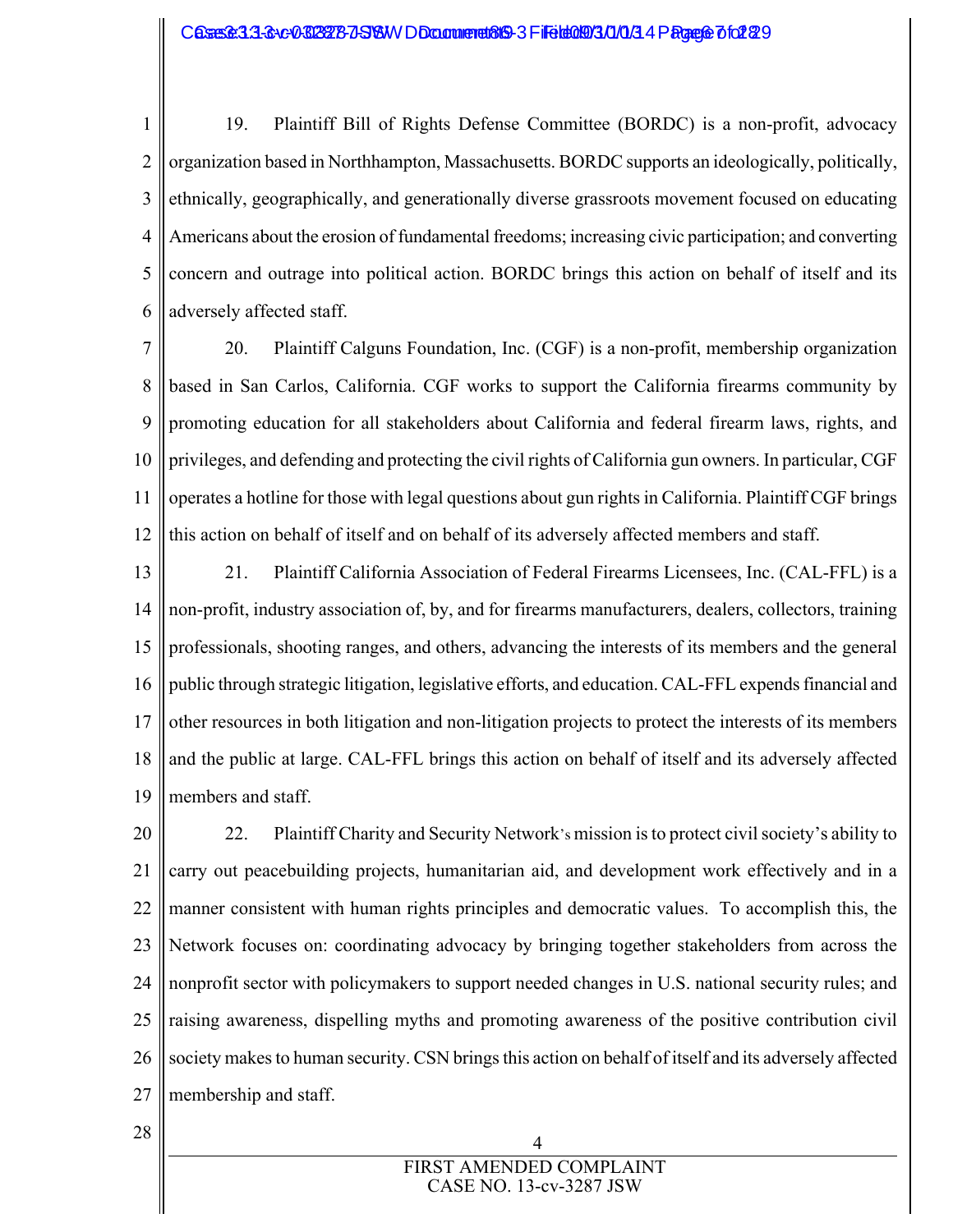## C<del>ase3:13-3\c03Z278-JSGW</del> DDcument186-3 File1d09/100/14 Page28 fof 29

- 1 2 3 4 5 6 7 23. Plaintiffs Council on American Islamic Relations – California (CAIR-CA), Council on American Islamic Relations-Ohio (CAIR-OHIO), and Council on American Islamic Relations-Foundation, Inc. (CAIR-F) are non-profit, advocacy organization with offices in California, Ohio, and Washington, D.C., respectively. CAIR-CA, CAIR-OHIO, and CAIR-F's missions are to enhance the understanding of Islam, encourage dialogue, protect civil liberties, empower American Muslims, and build coalitions that promote justice and mutual understanding. CAIR-CA, CAIR-OHIO, and CAIR-F bring this action on behalf of themselves and their adversely affected staffs.
- 8 9 10 11 24. Plaintiff Franklin Armory, a wholly owned subsidiary of CBE, Inc., is a state and federally licensed manufacturer of firearms located in Morgan Hill, California. Franklin Armory specializes in engineering and building products for restrictive firearms markets, such as California. Franklin Armory is a member of CAL-FFL. Franklin Armory brings this suit on its own behalf.
- 12 13 14 15 16 25. Plaintiff Free Press is a non-profit, advocacy organization based in Washington, D.C. Free Press's mission is to build a nationwide movement to change media and technology policies, promote the public interest, and strengthen democracy by advocating for universal and affordable Internet access, diverse media ownership, vibrant public media, and quality journalism. Free Press brings this action on behalf of itself and its adversely affected members and staff.
- 17 18 19 20 21 26. Plaintiff the Free Software Foundation (FSF) is a non-profit, membership organization based in Boston, Massachusetts. FSF helped pioneer a worldwide free software movement and provides an umbrella of legal and technical infrastructure for collaborative software development internationally. FSF brings this action on behalf of itself and its adversely affected members and staff.
- 22 23 24 25 26 27 27. Plaintiff Greenpeace, Inc. (Greenpeace) is a non-profit, membership organization headquartered in Washington, D.C. Through a domestic and international network of offices and staff, Greenpeace uses research, advocacy, public education, lobbying, and litigation to expose global environmental problems and to promote solutions that are essential to a green and peaceful future. Greenpeace brings this action on behalf of itself and its adversely affected members and staff. 28. Plaintiff Human Rights Watch (HRW) is a non-profit, advocacy organization, based in

# FIRST AMENDED COMPLAINT CASE NO. 13-cv-3287 JSW 5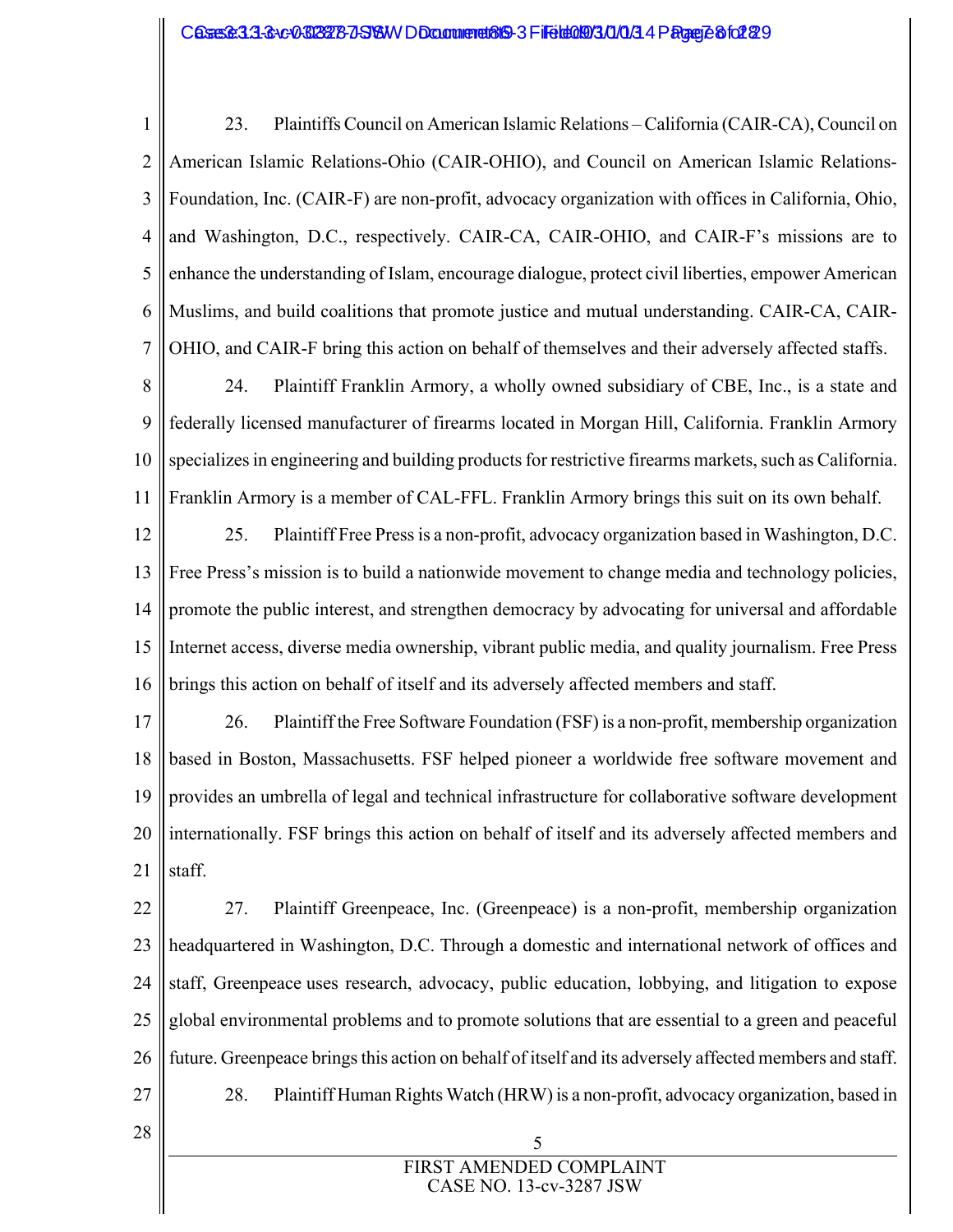#### C<del>ase3:13-3\c03Z278-JSGW</del> DDamment66-3 File1d09/10044 Page&9f0729

1 2 3 4 New York, New York. Through its domestic and international network of offices and staff, HRW challenges governments and those in power to end abusive practices and respect international human rights law by enlisting the public and the international community to support the cause of human rights for all. HRW brings this action on behalf of itself and its adversely affected staff.

5 6 7 8 9 10 29. Plaintiff Media Alliance is a non-profit, membership organization based in Oakland, California. Media Alliance serves as a resource and advocacy center for media workers, non-profit organizations, and social justice activists to make media accessible, accountable, decentralized, representative of society's diversity, and free from covert or overt government control and corporate dominance. Media Alliance brings this action on behalf of itself and its adversely affected members and staff.

11 12 13 14 15 16 17 18 30. Plaintiff National Lawyers Guild, Inc. is a non-profit corporation formed in 1937 as the nation's first racially integrated voluntary bar association. For over seven decades the Guild has represented thousands of Americans critical of government policies, from antiwar, environmental and animal rights activists, to Occupy Wall Street protesters, to individuals accused of computerrelated offenses. From 1940-1975 the FBI conducted a campaign of surveillance, investigation and disruption against the Guild and its members, trying unsuccessfully to label it a subversive organization. The NLG brings this action on behalf of itself and its adversely affected membership and staff.

19 20 21 22 23 31. Plaintiff National Organization for the Reform of Marijuana Laws, California Chapter (NORML, California Chapter) is a non-profit, membership organization located in Berkeley, California. NORML, California Chapter is dedicated to reforming California's marijuana laws and its mission is to establish the right of adults to use cannabis legally. NORML, California Chapter brings this action on behalf of itself and its adversely affected members and staff.

24 25 26 27 32. Plaintiff Patient Privacy Rights (PPR) is a bipartisan, non-profit organization with 12,000 members in all 50 states. It works to give patients control over their own sensitive health information in electronic systems, with the goal of empowering privacy and choices that protect jobs and opportunities and ensure trust in the patient-physician relationship. The lack of privacy of health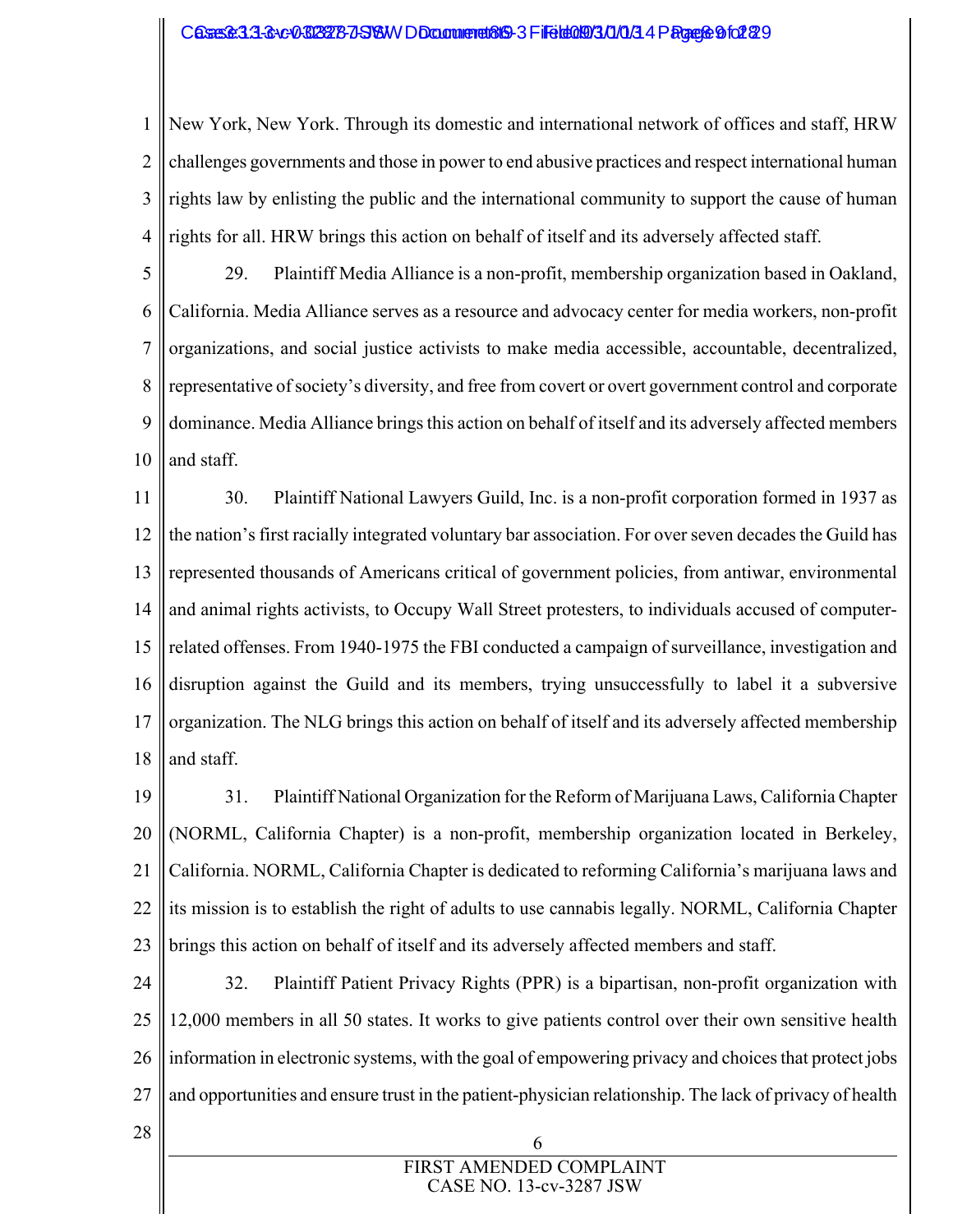### CaSe3:13-cv-03287875JSW Document8693 Filed093100134 Faance910 2829

1 2 3 information causes millions of individuals every year to refuse or delay needed medical treatment or hide information, putting their health at risk. PPR brings this action on behalf of itself and its adversely affected members and volunteers.

- 4 5 6 7 8 9 33. Plaintiff People for the American Way (PFAW) is a non-profit, membership organization based in Washington, D.C. With over 595,000 members, PFAW's primary function is the education of its members, supporters, and the general public as to important issues that impact fundamental civil and constitutional rights and freedoms, including issues concerning civil liberties, government secrecy, improper government censorship, and First Amendment freedoms. PFAW brings this action on behalf of itself and its adversely affected members and staff.
- 10 11 12 13 14 34. Plaintiff Public Knowledge is a non-profit, advocacy organization based in Washington, D.C. Public Knowledge is dedicated to preserving the openness of the Internet and the public's access to knowledge, promoting creativity through the balanced application of copyright laws, and upholding and protecting the rights of consumers to use innovative technology lawfully. Public Knowledge brings this action on behalf of itself and its adversely affected staff.
- 15 16 17 18 19 20 35. Plaintiff the Shalom Center seeks to be a prophetic voice in Jewish, multireligious, and American life. It connects the experience and wisdom of the generations forged in the social, political, and spiritual upheavals of the last half-century with the emerging generation of activists, addressing with special concern the planetary climate crisis and the power configurations behind that crisis. The Shalom Center brings this action on behalf of itself and its adversely affected membership and staff.
- 21 22 23 24 25 26 27 36. Plaintiff Students for Sensible Drug Policy (SSDP) is a non-profit, membership organization based in Washington, D.C. With over 3,000 members, SSDP is an international, grassroots network of students who are concerned about the impact drug abuse has on our communities, but who also know that the War on Drugs is failing our generation and our society. SSDP creates change by bringing young people together and creating safe spaces for students of all political and ideological stripes to have honest conversations about drugs and drug policy. SSDP brings this action on behalf of itself and its adversely affected membership and staff.

# FIRST AMENDED COMPLAINT CASE NO. 13-cv-3287 JSW 7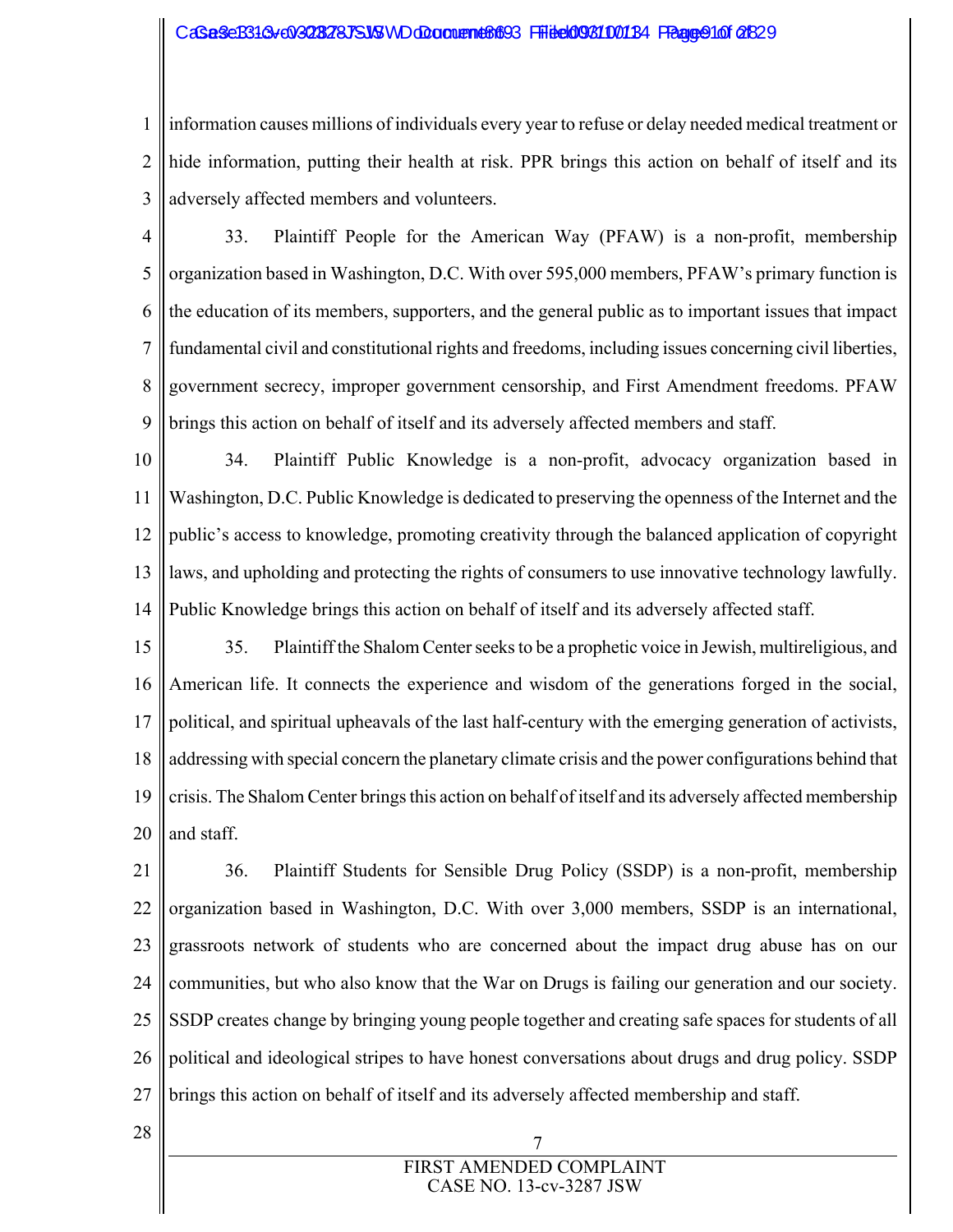1 2 3 4 5 6 7 37. Plaintiff TechFreedom is a non-profit, think tank based in Washington, D.C. TechFreedom's mission is promoting technology that improves the human condition and expands individual capacity to choose by educating the public, policymakers, and thought leaders about the kinds of public policies that enable technology to flourish. TechFreedom seeks to advance public policy that makes experimentation, entrepreneurship, and investment possible, and thus unleashes the ultimate resource: human ingenuity. TechFreedom brings this action on behalf of itself and its adversely affected staff.

8 9 10 11 12 13 14 15 38. Plaintiff Unitarian Universalist Service Committee (UUSC) is a non-profit, membership organization based in Cambridge, Massachusetts. UUSC advances human rights and social justice around the world, partnering with those who confront unjust power structures and mobilizing to challenge oppressive policies. Through a combination of advocacy, education, and partnerships with grassroots organizations, UUSC promotes economic rights, advances environmental justice, defends civil liberties, and preserves the rights of people in times of humanitarian crisis. UUSC brings this action on behalf of itself and its adversely affected members and staff.

16 17 18 19 20 21 22 23 39. All Plaintiffs make and receive telephone calls originating within the United States in furtherance of their mission and operations. In particular, Plaintiffs make and receive telephone calls to and from their members, staffs, and constituents, among other groups and individuals seeking to associate with them, in furtherance of their mission and operations, including advancing their political beliefs, exchanging ideas, and formulating strategy and messages in support of their causes. 40. Each of the Plaintiffs above is a membership organization and brings this action on behalf of its members has members whose communications information has been collected as part of the Associational Tracking Program.

24 25 26 41. Defendant NSA is an agency under the direction and control of the Department of Defense that seizes, collects, processes, and disseminates signals intelligence. It is responsible for carrying out at least some of the Associational Tracking Program challenged herein.

27

28

42. Defendant General Keith B. Alexander is the current Director of the NSA, in office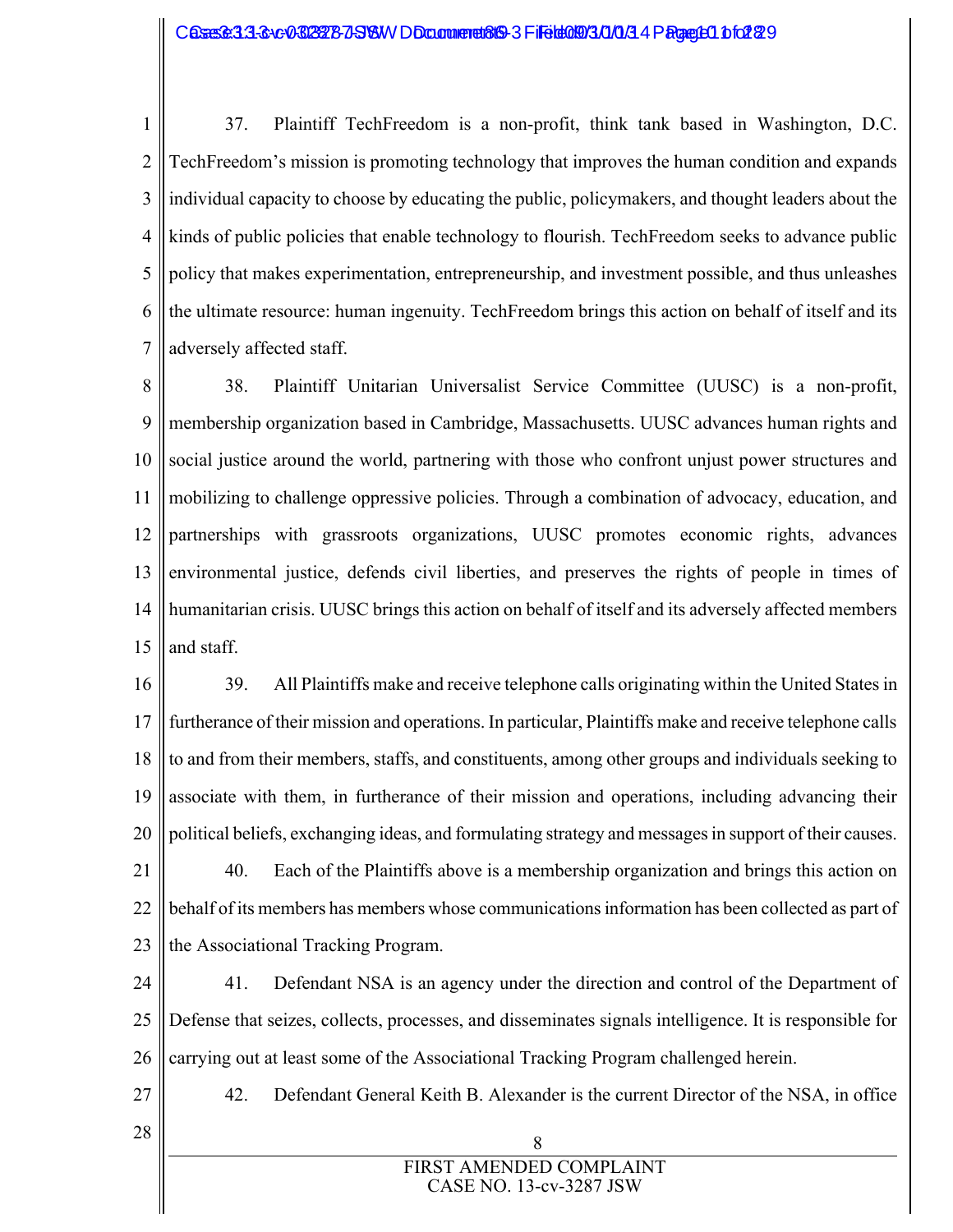### Cases:3.13-c032278-758W Document86-3 Filet0930034 Page121 2fo229

1 2 3 4 since April of 2005. As NSA Director, General Alexander has authority for supervising and implementing all operations and functions of the NSA, including the Associational Tracking Program. General Alexander personally authorizes and supervises the Associational Tracking Program.

5 6 43. Defendant United States is the United States of America, its departments, agencies, and entities.

7 8 9 44. Defendant Department of Justice is a Cabinet-level executive department in the United States government charged with law enforcement, defending the interests of the United States according to the law, and ensuring fair and impartial administration of justice for all Americans.

10 11 12 45. Defendant Eric H. Holder is the current Attorney General of the United States, in office since February of 2009. Attorney General Holder personally approves, authorizes, supervises, and participates in the Associational Tracking Program on behalf of the Department of Justice.

13 14 15 46. Defendant John B. Carlin is the current Acting Assistant Attorney General for National Security. In that position, defendant Carlin participates in the Department of Justice's implementation of the Associational Tracking Program.

16 17 18 19 47. Defendant Federal Bureau of Investigation (FBI) is a component of the Department of Justice that conducts federal criminal investigation and collects domestic intelligence. FBI is responsible for carrying out at least some of the Associational Tracking Program activities challenged herein.

20 21 22 23 24 48. Defendant James B. Comey is the current Director of the FBI, in office since September of 2013. As FBI Director, defendant Comey has ultimate authority for supervising and implementing all operations and functions of the FBI, including its participation in the Associational Tracking Program. Defendant Comey personally authorizes and supervisesthe FBI's participation in the Associational Tracking Program.

25 26 27 49. Defendant Robert S. Mueller is the previous Director of the FBI, from September, 2001-September, 2013. As FBI Director, defendant Mueller had ultimate authority for supervising and implementing all operations and functions of the FBI, including its participation in the

# FIRST AMENDED COMPLAINT CASE NO. 13-cv-3287 JSW 9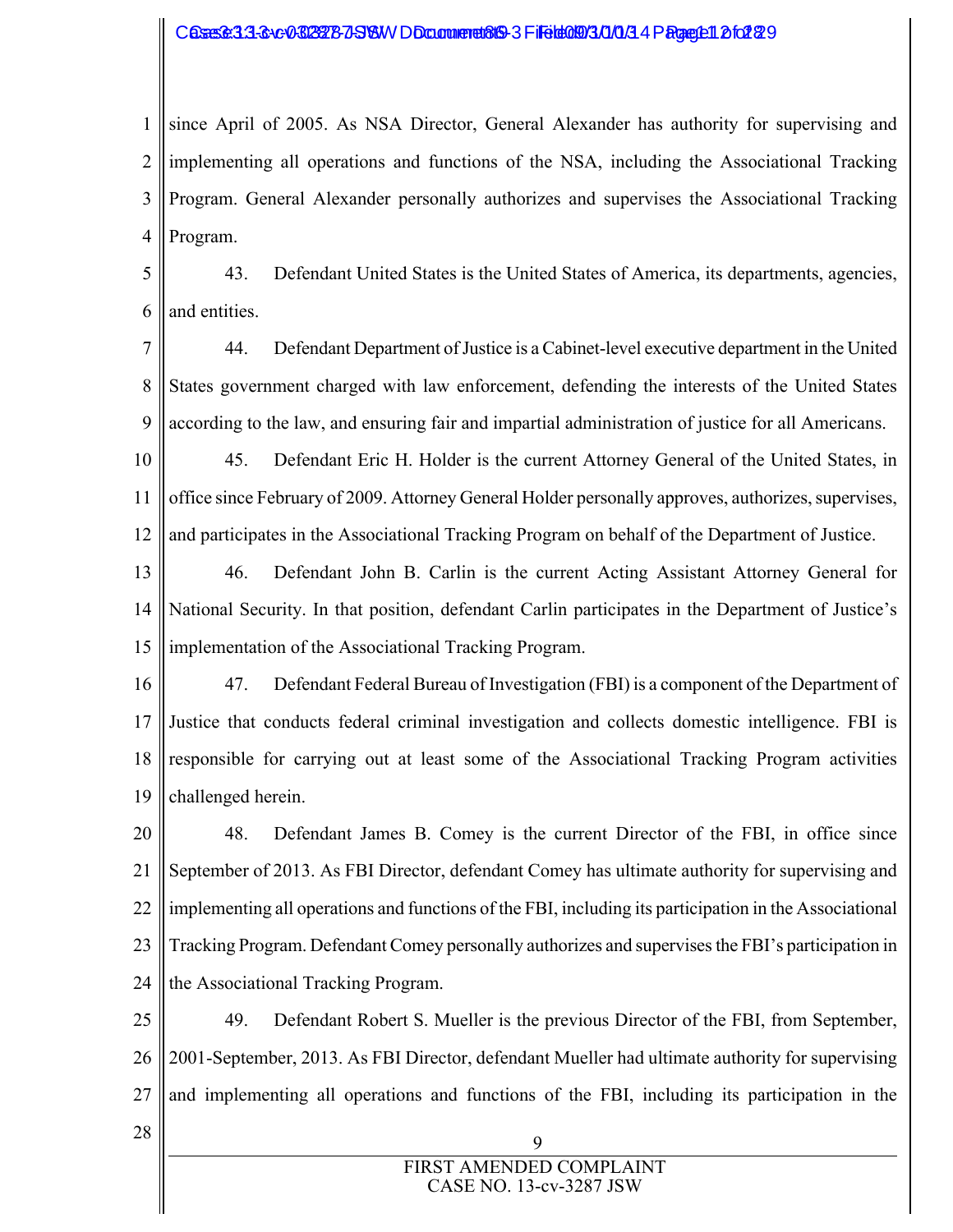1 2 Associational Tracking Program. Defendant Mueller personally authorized and supervised the FBI's participation in the Associational Tracking Program.

3 4 5 50. Defendant Lieutenant General (Ret.) James R. Clapper is the Director of National Intelligence (DNI), in office since August of 2010. Defendant Clapper participates in the activities of the U.S. intelligence community, including the Associational Tracking Program.

6

7 8 9 10 51. Defendants DOES 1-100 are persons or entities who have authorized or participated in the Associational Tracking Program. Plaintiffs will allege their true names and capacities when ascertained. Upon information and belief each is responsible in some manner for the occurrences herein alleged and the injuries to Plaintiffs herein alleged were proximately caused by the acts or omissions of DOES 1-100 as well as the named Defendants.

- 11
- 12

# **FACTUAL ALLEGATIONS RELATED TO ALL COUNTS STATUTORY BACKGROUND**

13 14 15 16 17 18 19 20 52. 50 U.S.C § 1861, the codification of section 215 of the USA PATRIOT Act, as amended, is entitled "Access to certain business records for foreign intelligence and surveillance purposes." Section 1861 provides narrow and limited authority for the Foreign Intelligence Surveillance Court (FISC) to issue orders for the production of "any tangible things (including books, records, papers, documents, and other items) for an investigation to obtain foreign intelligence information not concerning a United States person or to protect against international terrorism or clandestine intelligence activities." The limitations on section 1861 orders include the following:

21

22

23

24

25

26

27

- an order may be issued only upon "a statement of facts showing that there are reasonable grounds to believe that the tangible things sought are relevant to an authorized investigation;"
- the tangible things sought to be produced by an order must be described "with
	- sufficient particularity to permit them to be fairly identified;" and
	- an order "may only require the production of a tangible thing if such thing can be obtained with a *subpoena duces tecum* issued by a court of the United States in aid of
		- FIRST AMENDED COMPLAINT CASE NO. 13-cv-3287 JSW 10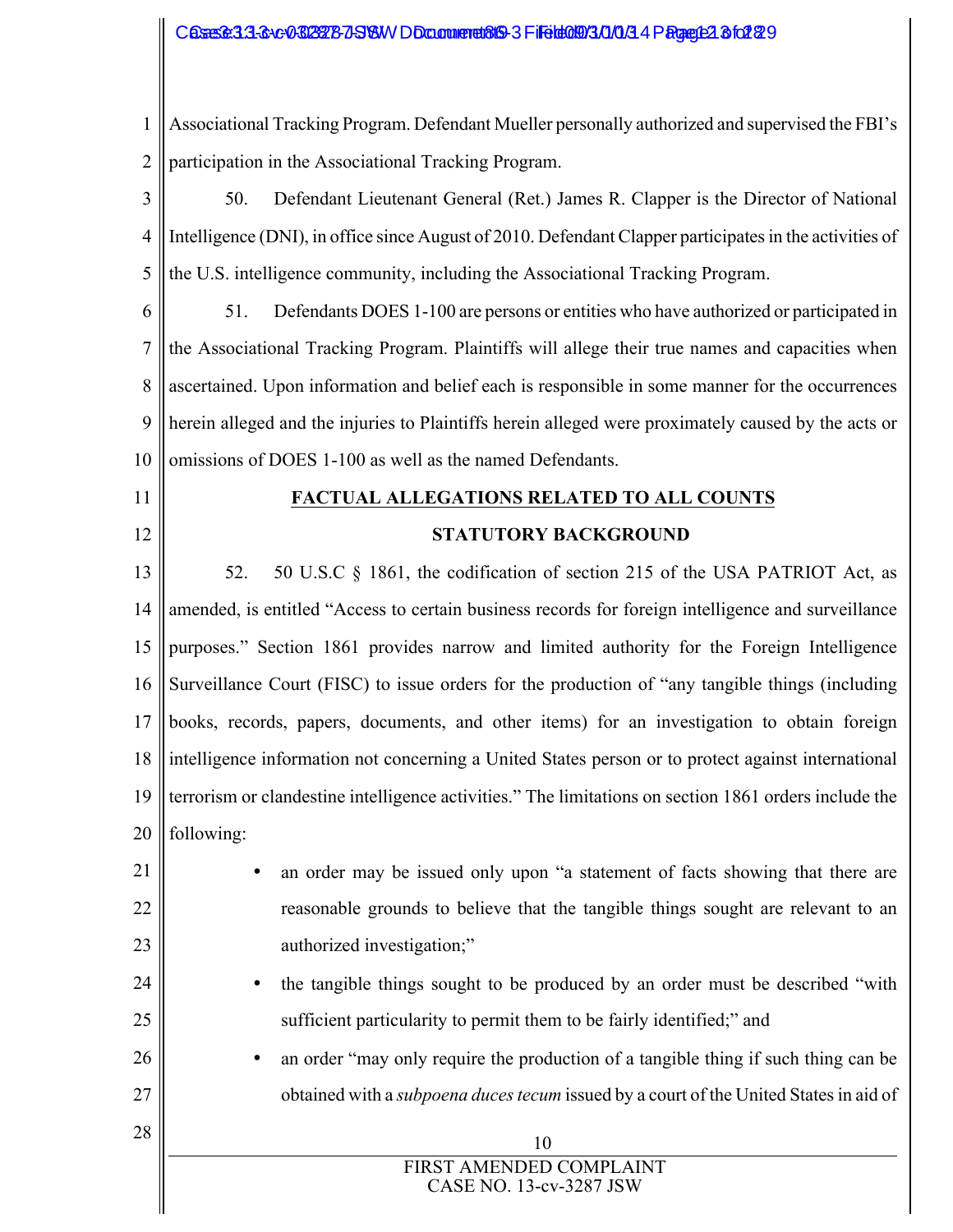a grand jury investigation or with any other order issued by a court of the United States directing the production of records or tangible things."

# **THE ASSOCIATIONAL TRACKING PROGRAM**

4 5 6 7 8 9 10 53. The Associational Tracking Program is electronic surveillance that collects and acquires telephone communications information for all telephone calls transiting the networks of all major American telecommunication companies, including Verizon, AT&T, and Sprint. Every day, the Associational Tracking Program collects information about millions of telephone calls made by millions of Americans. This includes information about all calls made wholly within the United States, including local telephone calls, as well as communications between the United States and abroad.

11 12 13 14 15 16 17 54. Defendants' Associational Tracking Program collects and acquires call detail records and comprehensive communications routing information about telephone calls. The collected information includes, but is not limited to, session identifying information (*e.g*., originating and terminating telephone number, International Mobile Subscriber Identity (IMSI) number, International Mobile station Equipment Identity (IMEI) number, etc.), trunk identifier, telephone calling card numbers, and time and duration of call. Defendants acquire this information through the use of a surveillance device.

18 19 20 21 22 55. Beginning in 2001, participating phone companies voluntarily provided telephone communications information for the Associational Tracking program to Defendants. Since 2006, the FISC, at the request of Defendants, has issued orders under 50 U.S.C. § 1861 purporting to compel the production of communications information, including communications information not yet in existence, on an ongoing basis, as part of the Associational Tracking Program.

23 24 25 56. As an example, attached hereto as Exhibit A, and incorporated herein by this reference, is an Order issued under 50 U.S.C. § 1861 requiring the production of communications information for use in the Associational Tracking Program.

26 27 57. DNI Clapper has admitted the Order is authentic, as indicated in Exhibit B, attached hereto and incorporated by this reference.

# FIRST AMENDED COMPLAINT CASE NO. 13-cv-3287 JSW 11

28

1

2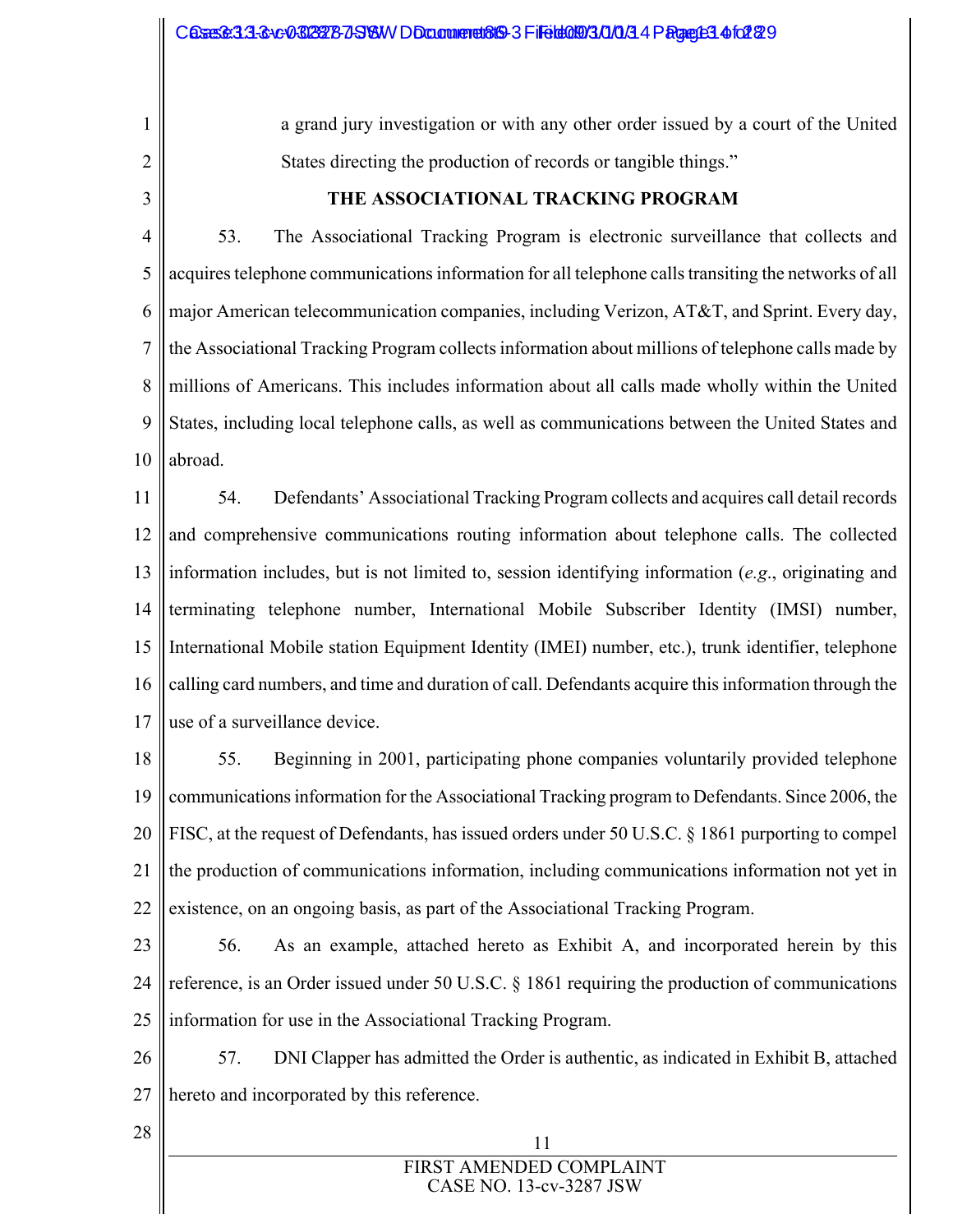1 2 3 4 5 6 7 8 58. The Order is addressed to Verizon Business Network Services Inc., on behalf of MCI Communications Services Inc., d/b/a Verizon Business Services (individually and collectively "Verizon"). Verizon is one of the largest providers of telecommunications services in the United States with over 98 million subscribers. Through its subsidiaries and other affiliated entities that it owns, controls, or provides services to, Verizon provides telecommunications services to the public and to other entities. These subsidiaries and affiliated entities include Verizon Business Global, LLC; MCI Communications Corporation; Verizon Business Network Services, Inc.; MCI Communications Services, Inc.; and Verizon Wireless (Cellco Partnership).

9

# **BULK SEIZURE COLLECTION, ACQUISITION, AND STORAGE**

10 11 12 59. The Associational Tracking Program seizes, collects and acquires telephone communications information for all telephone calls transiting the networks of all major American telecommunication companies, including Verizon, AT&T, and Sprint.

13 14 15 16 17 18 19 60. The telephone communications information Defendants seize, collect and acquire in bulk as part of the Associational Tracking Program is retained and stored by Defendants in one or more databases. These databases contain call information for all, or the vast majority, of calls wholly within the United States, including local telephone calls, and calls between the United States and abroad, for a period of at least five years. Defendants have indiscriminately obtained and stored the telephone communications information of millions of ordinary Americans, including Plaintiffs, their members, and staffs, as part of the Associational Tracking Program.

20 21 22 23 24 61. Defendants' bulk seizure, collection and acquisition of telephone communications information includes, but is not limited to, records indicating who each customer communicates with, at what time, and for how long. The aggregation of this information discloses the expressive, political, social, personal, private, and intimate associational connections among individuals and groups, which ordinarily would not be disclosed to the public or the government.

25 26 27 62. Through the Associational Tracking Program, Defendants have seized, collected, acquired, and retained, and continue to seize, collect, acquire, and retain, bulk communications information of telephone calls made and received by Plaintiffs, their members, and their staffs. This

> FIRST AMENDED COMPLAINT CASE NO. 13-cv-3287 JSW

 $12$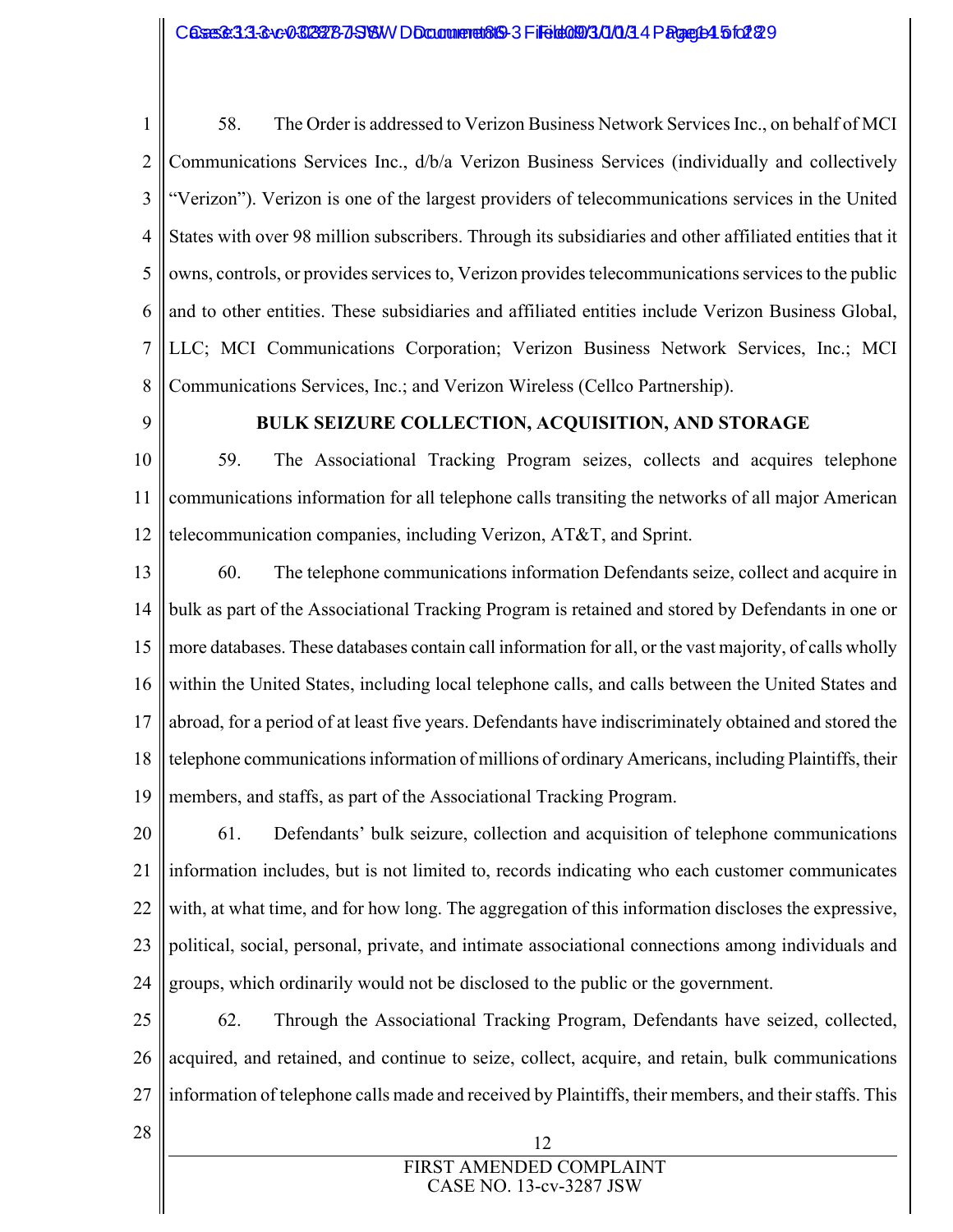1 information is otherwise private.

28

2 3 4 5 6 63. Because of the Associational Tracking Program, Plaintiffs have lost the ability to assure confidentiality in the fact of their communications to their members and constituent. Plaintiffs' associations and political advocacy efforts, as well as those of their members and staffs, are chilled by the fact that the Associational Tracking Program creates a permanent record of all of Plaintiffs' telephone communications with their members and constituents, among others.

7 8 9 10 64. Plaintiffs' associations and political advocacy efforts, as well as those of their members and staffs, are chilled by Defendants' search and analysis of information obtained through the Associational Tracking Program and Defendants' use and disclose of this information and the results of their searches and analyses.

11 12 13 14 15 65. Plaintiffs' telephone communications information obtained, retained, and searched pursuant to the Associational Tracking Program was at the time of acquisition, and at all times thereafter, neither relevant to an existing authorized criminal investigation nor to an existing authorized investigation to protect against international terrorism or clandestine intelligence activities.

16 17 18 19 20 21 22 23 66. Defendants' bulk seizure, collection, acquisition, and retention of the telephone communications information of Plaintiffs, their members, and their staffs is done without lawful authorization, probable cause, and/or individualized suspicion. It is done in violation of statutory and constitutional limitations and in excess of statutory and constitutional authority. Any judicial, administrative, or executive authorization (including any order issued pursuant to the business records provision of 50 U.S.C. § 1861) of the Associational Tracking Program or of the acquisition and retention of the communications information of Plaintiffs, their members, and their staffs is unlawful and invalid.

24 25 26 27 67. Defendants' bulk seizure, collection, acquisition, and retention of the telephone communications information of Plaintiffs, their members, and their staffs is done (a) without probable cause or reasonable suspicion to believe that Plaintiffs, their members, and their staffs have committed or are about to commit any crime or engage in any international terrorist activity; (b)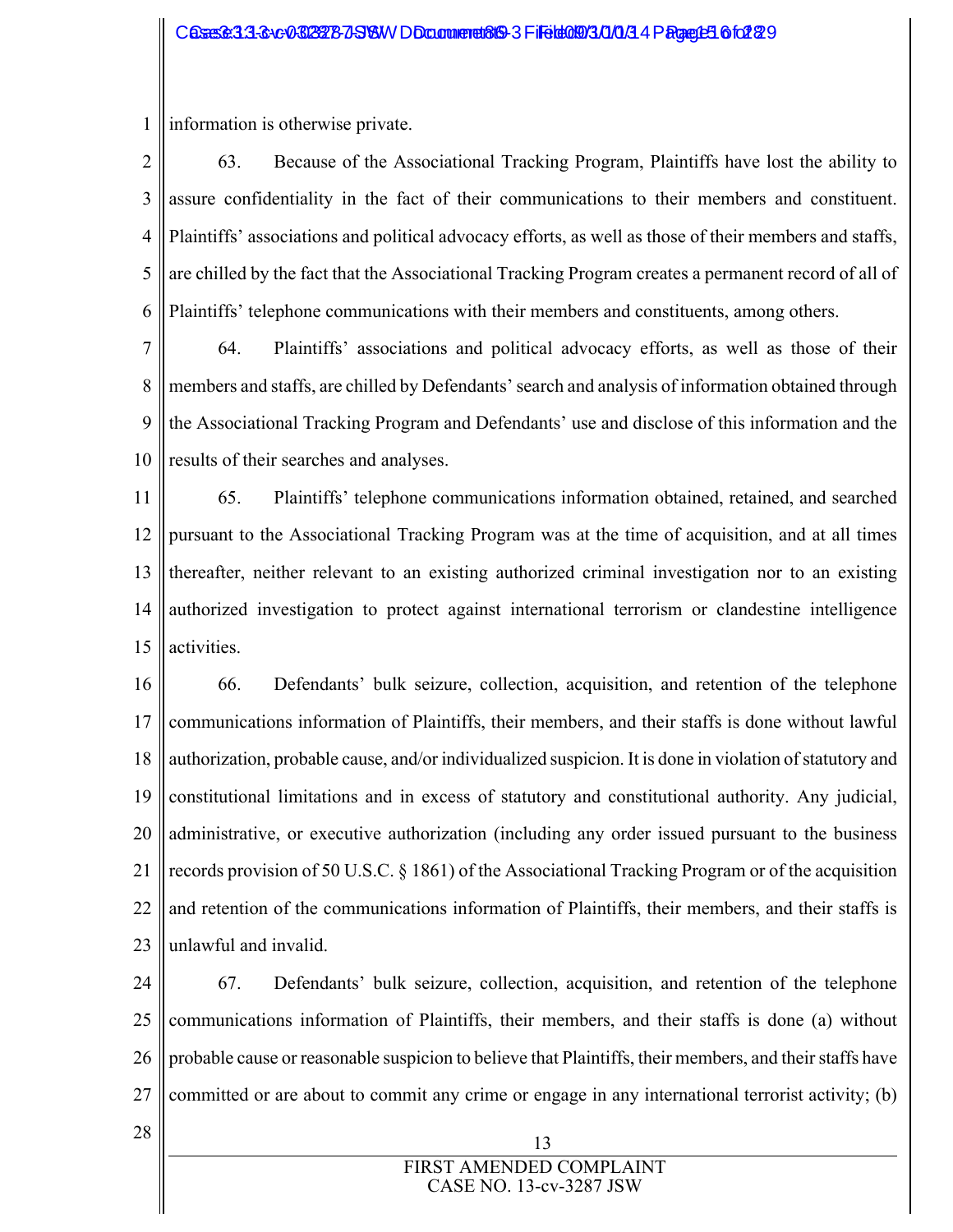#### Cases2:13-3:c032278-JSGW DDcumment869-3 File1e09040044 Page16 7f0729

1 2 3 4 5 without probable cause or reasonable suspicion to believe that Plaintiffs, their members, or their staffs are foreign powers or agents of foreign powers; and (c) without probable cause or reasonable suspicion to believe that the communications of Plaintiffs, their members, and their staffs contain or pertain to foreign intelligence information, or relate to an investigation to obtain foreign intelligence information.

6 7 8 9 10 11 12 68. Defendants, and each of them, have authorized, approved, supervised, performed, caused, participated in, aided, abetted, counseled, commanded, induced, procured, enabled, contributed to, facilitated, directed, controlled, assisted in, or conspired in the Associational Tracking Program and in the seizure, collection, acquisition, and retention of the telephone communications information of Plaintiffs, their members, and their staffs. Defendants have committed these acts willfully, knowingly, and intentionally. Defendants continue to commit these acts and will continue to do so absent an order of this Court enjoining and restraining them from doing so.

13

#### **SEARCH**

14 15 16 17 18 19 69. Through the Associational Tracking Program, Defendants have searched and continue to search communications information of telephone calls made and received by Plaintiffs, their members, and their staffs. Defendants use the communications information acquired for the Associational Tracking Program for a process known as "contact chaining" — the construction of an associational network graph that models the communication patterns of people, organizations, and their associates.

20 21 22 23 24 25 26 70. As part of the Associational Tracking Program, contact chains are created both in an automated fashion and based on particular queries. Contact chain analyses are typically performed for two degrees of separation (or two "hops") away from an intended target. That is, an associational network graph would be constructed not just for the target of a particular query, but for any number in direct contact with that target, and any number in contact with a direct contact of the target. Defendants sometimes conduct associational analyses up to three degrees of separation ("three hops") away.

27

28

71. The searches include Plaintiffs' communications information even if plaintiffs are not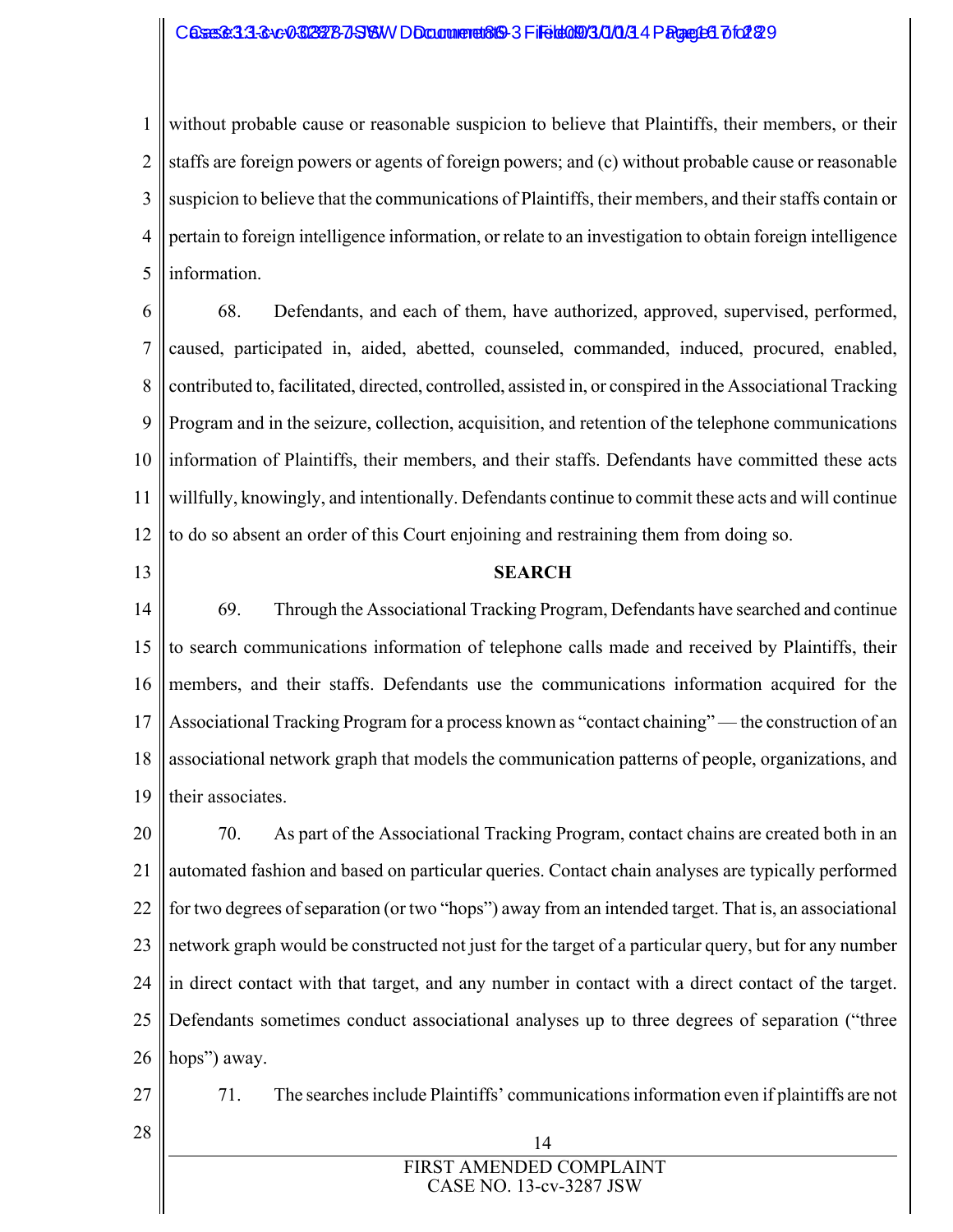1 2 3 4 5 6 targets of the government and even if they are not one, two or more "hops" away from a target. All telephone communications information is searched as part of the Associational Tracking Program. 72. Plaintiffs' telephone communications information searched pursuant to the Associational Tracking Program was, at the time of search and at all times thereafter, was neither relevant to an existing authorized criminal investigation nor to an existing authorized investigation to protect against international terrorism or clandestine intelligence activities.

7 8 9 10 11 12 73. Defendants' searching of the telephone communications information of Plaintiffs is done without lawful authorization, probable cause, and/or individualized suspicion. It is done in violation of statutory and constitutional limitations and in excess of statutory and constitutional authority. Any judicial, administrative, or executive authorization (including any business records order issued pursuant 50 U.S.C. § 1861) of the Associational Tracking Program or of the searching of the communications information of Plaintiffs is unlawful and invalid.

13 14 15 16 17 18 19 20 74. Defendants' searching of the telephone communications information of Plaintiffs is done (a) without probable cause or reasonable suspicion to believe that Plaintiffs, their members, or their staffs, have committed or are about to commit any crime or engage in any international terrorist activity; (b) without probable cause or reasonable suspicion to believe that Plaintiffs, their members, or their staffs are foreign powers or agents of foreign powers; and (c) without probable cause or reasonable suspicion to believe that Plaintiffs', their members', or their staffs' communications contain or pertain to foreign intelligence information or relate to an investigation to obtain foreign intelligence information.

21 22 23 24 25 26 27 75. Defendants, and each of them, have authorized, approved, supervised, performed, caused, participated in, aided, abetted, counseled, commanded, induced, procured, enabled, contributed to, facilitated, directed, controlled, assisted in, or conspired in the Associational Tracking Program and in the search or use of the telephone communications information of Plaintiffs, their members, and their staff. Defendants have committed these acts willfully, knowingly, and intentionally. Defendants continue to commit these acts and will continue to do so absent an order of this Court enjoining and restraining them from doing so.

# FIRST AMENDED COMPLAINT CASE NO. 13-cv-3287 JSW 15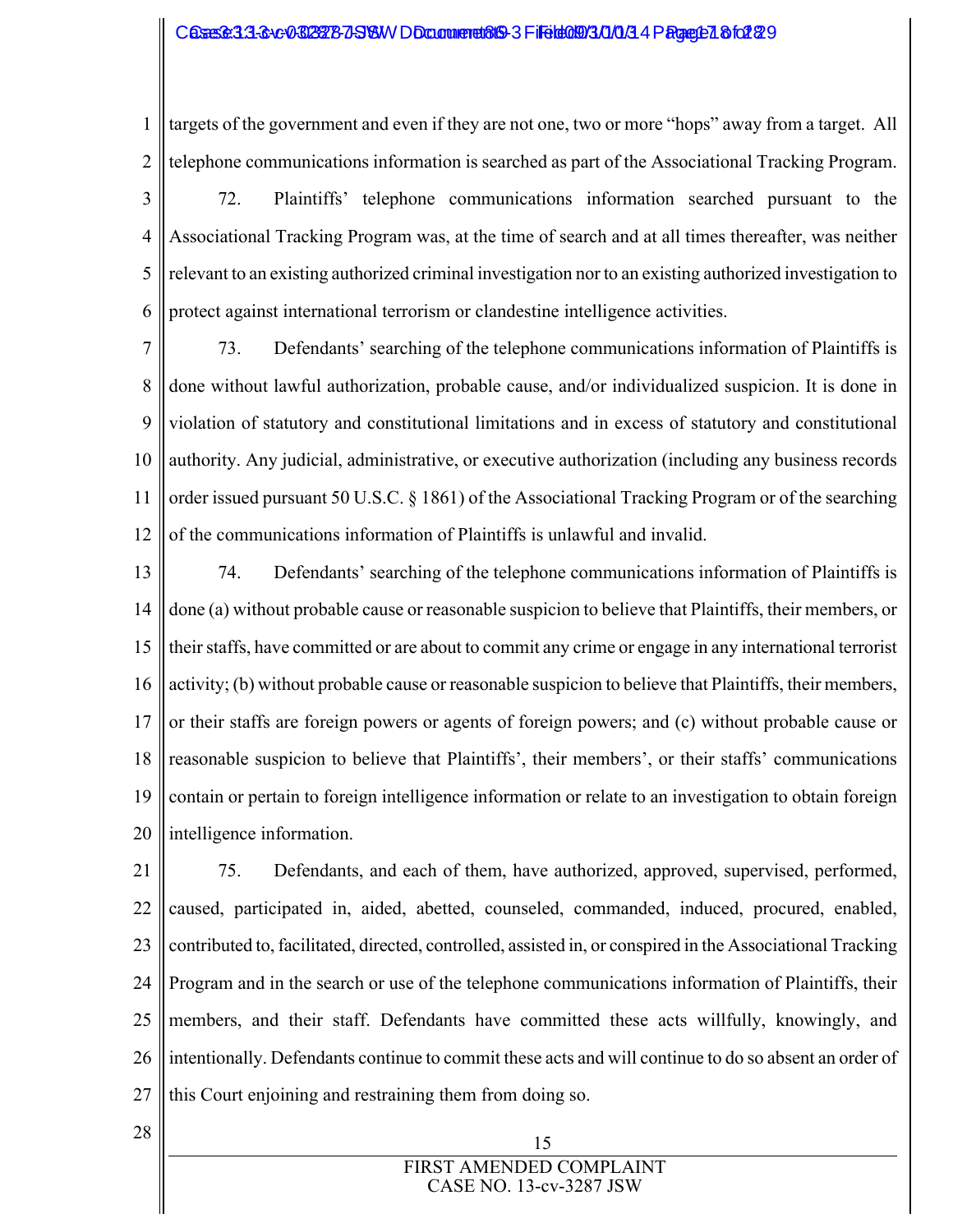1

# **INJURY COMMON TO ALL PLAINTIFFS**

2 3 4 5 6 7 8 9 10 11 12 13 14 15 76. Each and every Plaintiff is informed and believes that its associational activities have been harmed since the existence of the Associational Tracking Program became publicly known. Each Plaintiff has experienced a decrease in communications from members and constituents who had desired the fact of their communication to Plaintiff to remain secret, especially from the government and its various agencies, or has heard employees, members or associates express concerns about the confidentiality of the fact of their communications with Plaintiffs. Those Plaintiffs who operate hotlines have observed a decrease in calls to the hotlines and/or an increase in callers expressing concern about the confidentiality of the fact of their communications. Since the disclosure of the Associational Tracking Program, Plaintiffs have lost the ability to assure their members and constituents, as well as all others who seek to communicate with them, that the fact of their communications to Plaintiffs will be kept confidential, especially from the federal government, including its various agencies. This injury stems not from the disclosure of the Associational Tracking Program, but from the existence and operation of the program itself. Before the public disclosure of the program, Plaintiffs' assurances of confidentiality were illusory.

16

28

77. For instance, these specific Plaintiffs experienced the following:

17 18 19 20 21 22 23 24 (a) Plainitff First Unitarian has a proud history of working for justice and protecting people in jeopardy for expressing their political views. In the 1950s, it resisted the McCarthy hysteria and supported blacklisted Hollywood writers and actors, and fought California's 'loyalty oaths' all the way to the Supreme Court. And in the 1980s, it gave sanctuary to refugees from civil wars in Central America. The principles of its faith often require the church to take bold stands on controversial issues. Church members and neighbors who come to the church for help should not fear that their participation in the church might have consequences for themselves or their families. This spying makes people afraid to belong to the church community.

25 26 27 (b) Plaintiff Calguns Foundation runs a hotline for that allows the general public to call to ask questions about California's byzantine firearms laws. It has members who would be very worried about having their calls taped and stored by NSA/FBI when they're enquiring about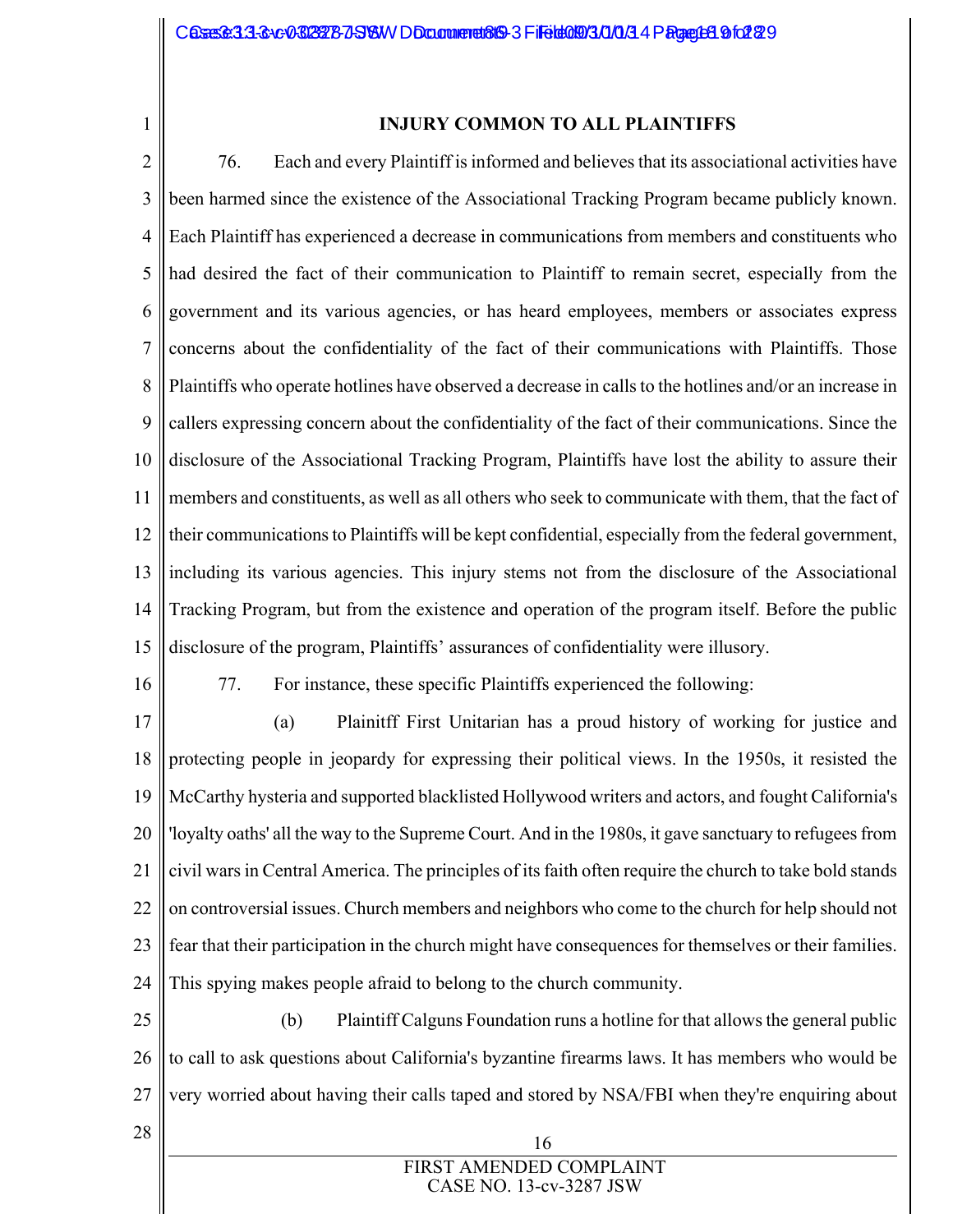1 2 3 whether firearms and parts they possess are felonious in California. It has a phone number specifically so people or their loved ones can call from jail becaues Californians are often arrested for actually innocent possession oruse of firearms.

4 5 6 7 8 9 10 11 12 13 14 15 (c) Plaintiff NLG notes that much of its work involves cases (some high profile) involving individuals who have been charged with aiding terrorism or who have been monitored by the FBI and Joint Terrorism Task Forces for their political activism. Knowledge that its email and telephonic communications may likely be monitored has resulted in restricting what its employees and members say over the telephone and in email about legal advocacy and work related to NLG litigation or legal defense committees. In several instances, it has had to convene in-person meetings to discuss sensitive matters. One example is its "Green Scare" hotline for individuals contacted by the FBI, either as targets or in relation to environmental or animal rights cases. NLG immediately advises Hotline callers that the line may not be secure, asks limited information before referring callers to specific NLG attorneys in their geographic area, and does not keep notes or records of the calls. One foundation funder asks for records of Hotline calls, but in response the NLG can only send general examples of the types of calls it receives.

16 17 18 19 20 21 22 23 24 25 26 27 (d) Plaintiff Human Rights Watch conducts research and advocacy such that its effectiveness and credibility depend heavily on being able to interview those with direct knowledge of human rights abuses, be they victims, witnesses, perpetrators, or knowledgeable bystanders such as government officials, humanitarian agencies, lawyers and other civil society partners. Because this type of research and reporting can endanger people and organizations, our stakeholders including even our researchers and/or consultants--often require us to keep their identities or other identifying information confidential. HRW has staff in these offices who talk to the abovementioned types of stakeholders by telephone to conduct research. HRW is concerned that many of these stakeholders will have heightened concerns about contacting us through our offices now that we are aware the NSA is logging metadata of these calls. This impairs HRW's research ability and/or causes HRW to rely more on face-to-face encounters or other costly means of holding secure conversations.

# FIRST AMENDED COMPLAINT CASE NO. 13-cv-3287 JSW 17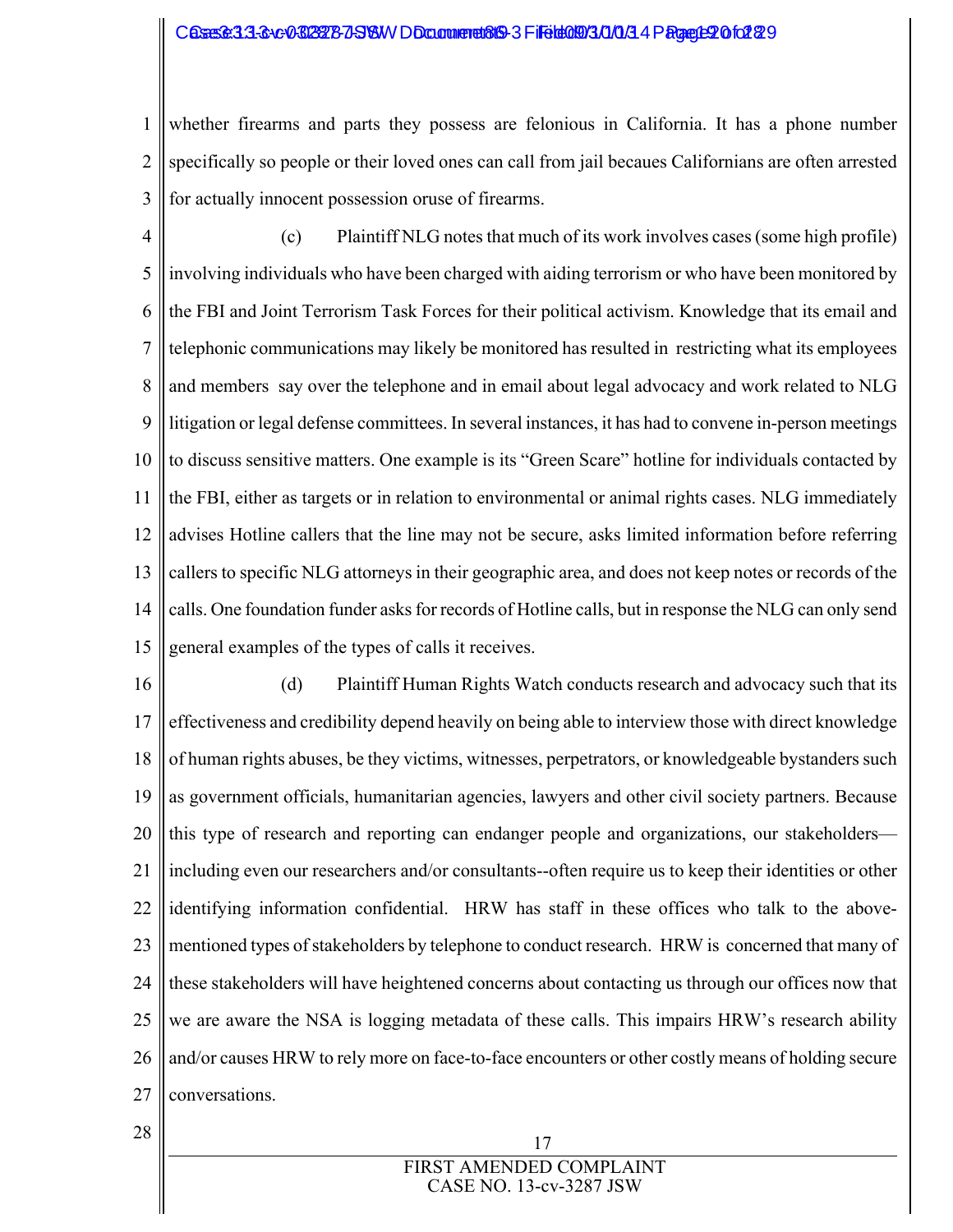# Case\$3.3-6c032278-JS&W DDcoment8 6-3 Filed09/30034 Page22 bfo229

| subjected to COINTELPRO activity (warrantless searches, theft, forgery) by the FBI between 1968<br>and 1974. He took part in a suit against the FBI and the Washington DC police ( <i>Hobson v. Wilson</i> )<br>for deprivation of the "right of the people peaceably to assemble." Rabbi Waskow won in DC<br>Federal District Court and the part of the suit that focused on the FBI was upheld in the DC Circuit<br>Court of Appeals. The result of this experience is that he has been very troubled and frightened by |  |
|---------------------------------------------------------------------------------------------------------------------------------------------------------------------------------------------------------------------------------------------------------------------------------------------------------------------------------------------------------------------------------------------------------------------------------------------------------------------------------------------------------------------------|--|
|                                                                                                                                                                                                                                                                                                                                                                                                                                                                                                                           |  |
|                                                                                                                                                                                                                                                                                                                                                                                                                                                                                                                           |  |
|                                                                                                                                                                                                                                                                                                                                                                                                                                                                                                                           |  |
|                                                                                                                                                                                                                                                                                                                                                                                                                                                                                                                           |  |
|                                                                                                                                                                                                                                                                                                                                                                                                                                                                                                                           |  |
| the revelations of warrantless mass searches of telephone and Internet communications by the NSA.                                                                                                                                                                                                                                                                                                                                                                                                                         |  |
| For several weeks, as the revelations continued, Rabbi Waskow realized the likelihood that the                                                                                                                                                                                                                                                                                                                                                                                                                            |  |
| organization he leads, the Shalom Center, and he were under illegitimate surveillance and —                                                                                                                                                                                                                                                                                                                                                                                                                               |  |
| because of its involvement in legal and nonviolent opposition to US government policy in several                                                                                                                                                                                                                                                                                                                                                                                                                          |  |
| fields — possibly worse. This realization made him rethink whether he wanted to continue in sharp                                                                                                                                                                                                                                                                                                                                                                                                                         |  |
| prophetic criticism and action in regard to disastrous public policies. Rabbi Waskow had trouble                                                                                                                                                                                                                                                                                                                                                                                                                          |  |
| sleeping, delayed some essays and blogs he had been considering, and worried whether his actions                                                                                                                                                                                                                                                                                                                                                                                                                          |  |
| might make trouble for nonpolitical relatives. Rabbi Waskow certainly felt a chill fall across his                                                                                                                                                                                                                                                                                                                                                                                                                        |  |
| work of peaceable assembly, association, petition, and the free exercise of his religious convictions.                                                                                                                                                                                                                                                                                                                                                                                                                    |  |
| <b>COUNT I</b><br>16                                                                                                                                                                                                                                                                                                                                                                                                                                                                                                      |  |
| Violation of First Amendment-Declaratory, Injunctive, and Other Equitable Relief<br>17<br>(Against All Defendants)<br>18                                                                                                                                                                                                                                                                                                                                                                                                  |  |
| Plaintiffs repeat and incorporate herein by reference the allegations in the preceding<br>78.                                                                                                                                                                                                                                                                                                                                                                                                                             |  |
| paragraphs of this complaint, as if set forth fully herein.                                                                                                                                                                                                                                                                                                                                                                                                                                                               |  |
| Plaintiffs, their members, and their staffs use telephone calls to communicate and to<br>79.                                                                                                                                                                                                                                                                                                                                                                                                                              |  |
| associate within their organization, with their members and with others, including to communicate                                                                                                                                                                                                                                                                                                                                                                                                                         |  |
| anonymously and to associate privately.                                                                                                                                                                                                                                                                                                                                                                                                                                                                                   |  |
| 80.<br>By their acts alleged herein, Defendants have violated and are violating the First                                                                                                                                                                                                                                                                                                                                                                                                                                 |  |
| Amendment free speech and free association rights of Plaintiffs, their members, and their staffs,                                                                                                                                                                                                                                                                                                                                                                                                                         |  |
| including the right to communicate anonymously, the right to associate privately, and the right to                                                                                                                                                                                                                                                                                                                                                                                                                        |  |
| engage in political advocacy free from government interference.                                                                                                                                                                                                                                                                                                                                                                                                                                                           |  |
| 81.<br>alleged herein, Defendants have chilled and/or threaten to chill<br>their acts<br>By<br>18                                                                                                                                                                                                                                                                                                                                                                                                                         |  |
|                                                                                                                                                                                                                                                                                                                                                                                                                                                                                                                           |  |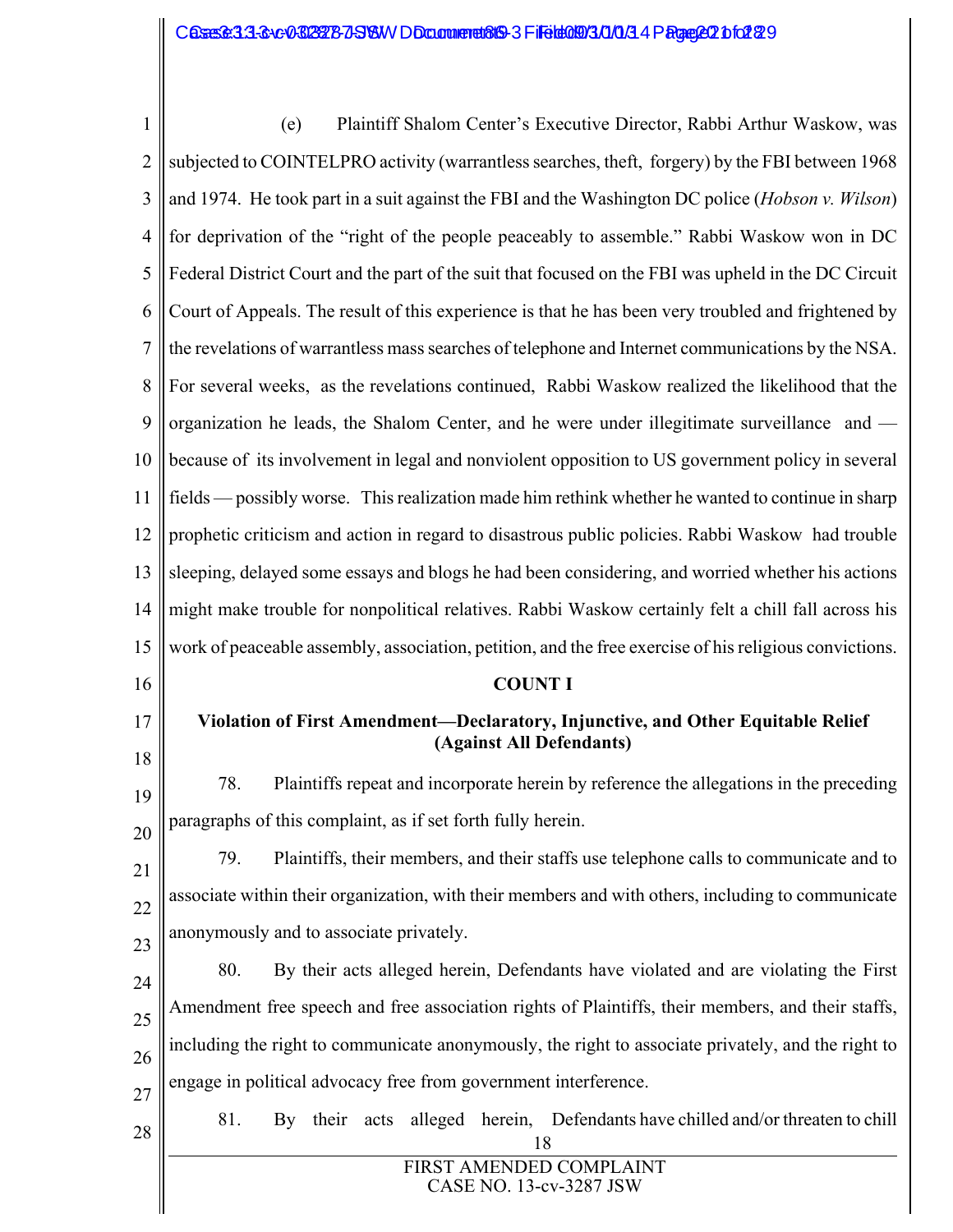## Cases:3.13-c032278-758W DDcomment86-3 Filetd0930034 Page22 2fo229

1 2 3 4 the legal associations and speech of Plaintiffs, their members, and their staffs by, among other things, compelling the disclosure of their political and other associations, and eliminating Plaintiffs' ability to assure members and constituents that the fact of their communications with them will be kept confidential.

5 6 7 8 82. Defendants are irreparably harming Plaintiffs, their members, and their staffs by violating their First Amendment rights. Plaintiffs have no adequate remedy at law for Defendants' continuing unlawful conduct, and Defendants will continue to violate Plaintiffs' legal rights unless enjoined and restrained by this Court.

9 10 11 12 13 83. Plaintiffs seek that this Court declare that Defendants have violated the First Amendment rights of Plaintiffs, their members, and their staffs; enjoin Defendants, their agents, successors, and assigns, and all those in active concert and participation with them from violating the First Amendment to the United States Constitution; and award such other and further equitable relief as is proper.

#### 14 15 16 17 18 19 **COUNT II Violation of Fourth Amendment—Declaratory, Injunctive, and Equitable Relief (Against All Defendants)** 84. Plaintiffs repeat and incorporate herein by reference the allegations in paragraphs 1 through 66 of this complaint, as if set forth fully herein. 85. Plaintiffs have a reasonable expectation of privacy in their telephone communications,

20 including in their telephone communications information.

21 22 23 24 25 26 86. By the acts alleged herein, Defendants have violated Plaintiffs' reasonable expectations of privacy and denied Plaintiffs their right to be free from unreasonable searches and seizures as guaranteed by the Fourth Amendment to the Constitution of the United States, including, but not limited to, obtaining *per se* unreasonable general warrants. Defendants have further violated Plaintiffs' rights by failing to apply to a court for, and for a court to issue, a warrant prior to any search and seizure as guaranteed by the Fourth Amendment.

19 27 28 87. Defendants are now engaging in and will continue to engage in the above-described violations of Plaintiffs' constitutional rights, and are thereby irreparably harming Plaintiffs.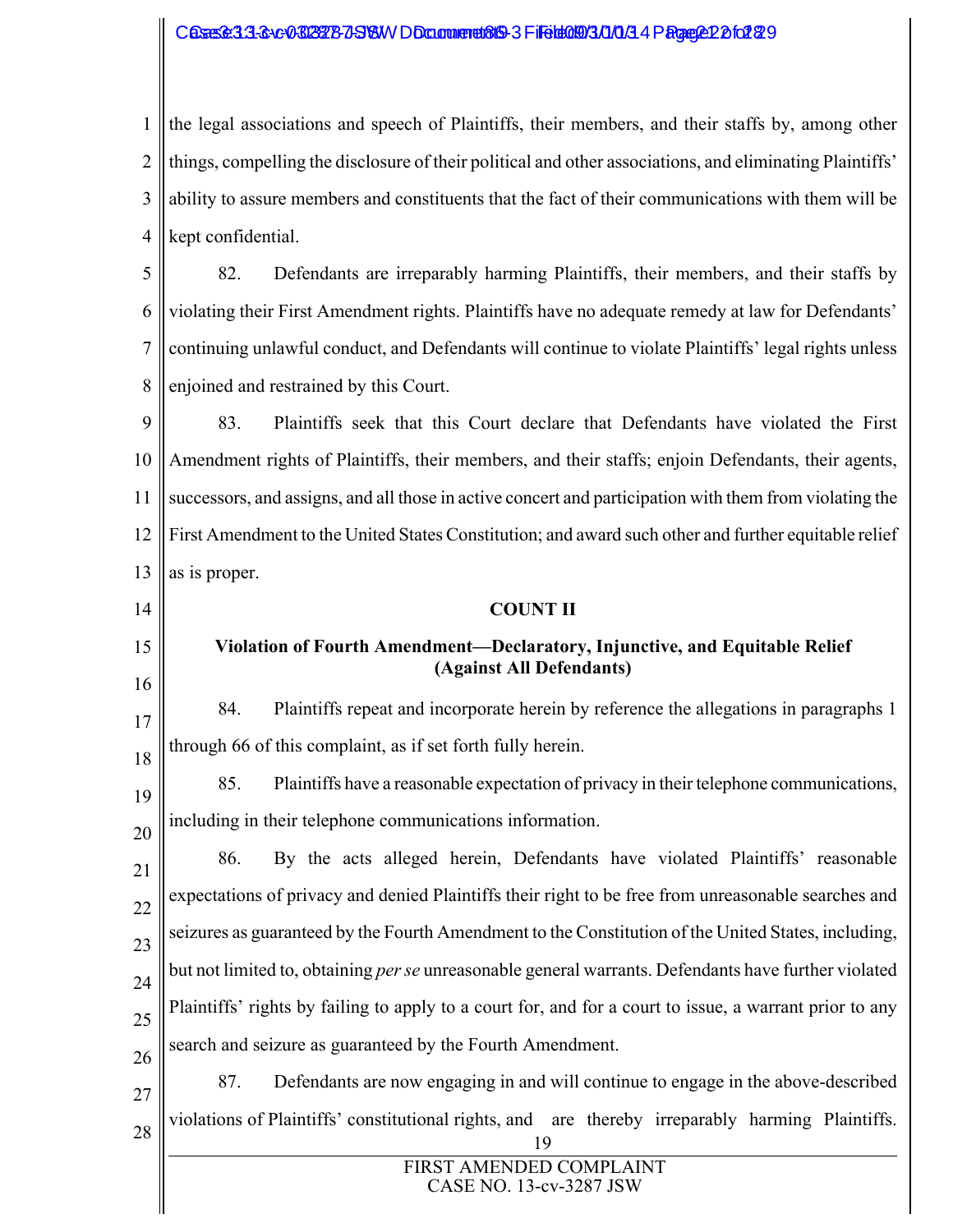1 2 3 Plaintiffs have no adequate remedy at law for Defendants' continuing unlawful conduct, and Defendants will continue to violate Plaintiffs' legal rights unless enjoined and restrained by this Court.

4 5 6 7 8 88. Plaintiffs seek that this Court declare that Defendants have violated their Fourth Amendment rights; enjoin Defendants, their agents, successors, and assigns, and all those in active concert and participation with them from violating the Plaintiffs' rights under the Fourth Amendment to the United States Constitution; and award such other and further equitable relief as is proper.

# 9

- 10
- 11

12

13

28

# **Violation of Fifth Amendment—Declaratory, Injunctive, and Equitable Relief**

# 89. Plaintiffs repeat and incorporate herein by reference the allegations in paragraphs 1 through 66 of this complaint, as if set forth fully herein.

**COUNT III**

**(Against All Defendants)**

14 15 16 17 18 19 90. Plaintiffs, their members, and their staffs have an informational privacy interest in their telephone communications information, which reveals sensitive information about their personal, political, and religious activities and which Plaintiffs do not ordinarily disclose to the public or the government. This privacy interest is protected by state and federal laws relating to privacy of communications records and the substantive and procedural right to due process guaranteed by the Fifth Amendment.

20 21 22 23 91. Defendants through their Associational Tracking Program secretly seize, collect, acquire, retain, search, and use the bulk telephone communications information of Plaintiffs, their members, and their staff without providing notice to them, or process by which they could seek redress. Defendants provide no process adequate to protect their interests.

24 25 26 27 92. Defendants seize, collect, acquire, retain, search, and use the bulk telephone communications information of Plaintiffs, their members, and their staff without making any showing of any individualized suspicion, probable cause, or other governmental interest sufficient or narrowly tailored to justify the invasion of Plaintiffs' due process right to informational privacy.

20 93. Defendants seize, and acquire the bulk telephone communications information of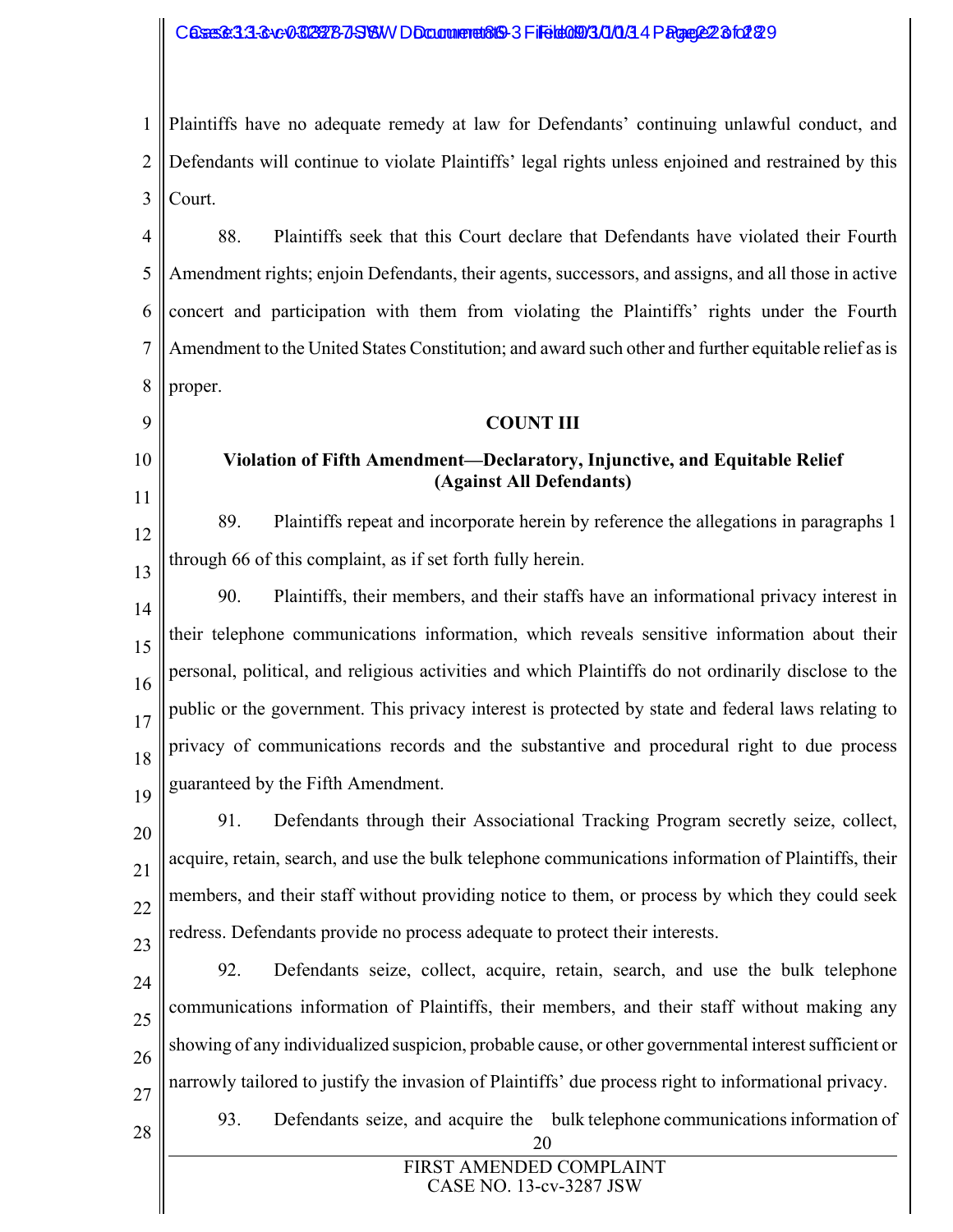1 2 Plaintiffs, their members, and their staff under, *inter alia*, section 215 of the USA-PATRIOT Act (50 U.S.C. § 1861).

3 4 5 6 7 8 9 10 11 12 94. On information and belief, Defendants' information seizure, collection and acquisition activities rely on a secret legal interpretation of 50 U.S.C. § 1861 under which bulk telephone communications information of persons generally is as a matter of law deemed a "tangible thing" "relevant" to "an investigation to obtain foreign intelligence information not concerning a United States person or to protect against international terrorism or clandestine intelligence activities," even without any particular reason to believe that telephone communications information is a "tangible thing" or that the telephone communications information of any particular person, including Plaintiffs, their members, and their staff, is relevant to an investigation to obtain foreign intelligence information not concerning a U.S. person or to protect against international terrorism or clandestine intelligence activities.

13 14 15 16 95. This legal interpretation of 50 U.S.C. § 1861 is not available to the general public, including Plaintiffs, their members, and their staff, leaving them and all other persons uncertain about where a reasonable expectation of privacy from government intrusion begins and ends and specifically what conduct may subject them to electronic surveillance.

17 18 19 20 96. This secret legal interpretation of 50 U.S.C. § 1861, together with provisions of the FISA statutory scheme that insulate legal interpretations from public disclosure and adversarial process, fails to establish minimal guidelines to govern law enforcement and/or intelligence seizure and collection.

21 22 23 24 25 97. The secret legal interpretation of 50 U.S.C. § 1861 used in the Associational Tracking Program and related surveillance programs causes section 1861 to be unconstitutionally vague in violation of the Fifth Amendment and the rule of law. The statute on its face gives no notice that it could be construed to authorize the bulk seizure and collection of telephone communications information for use in future investigations that do not yet exist.

26 27 98. By these and the other acts alleged herein, Defendants have violated and are continuing to violate the right to due process under the Fifth Amendment of Plaintiffs, their

# FIRST AMENDED COMPLAINT CASE NO. 13-cv-3287 JSW  $21$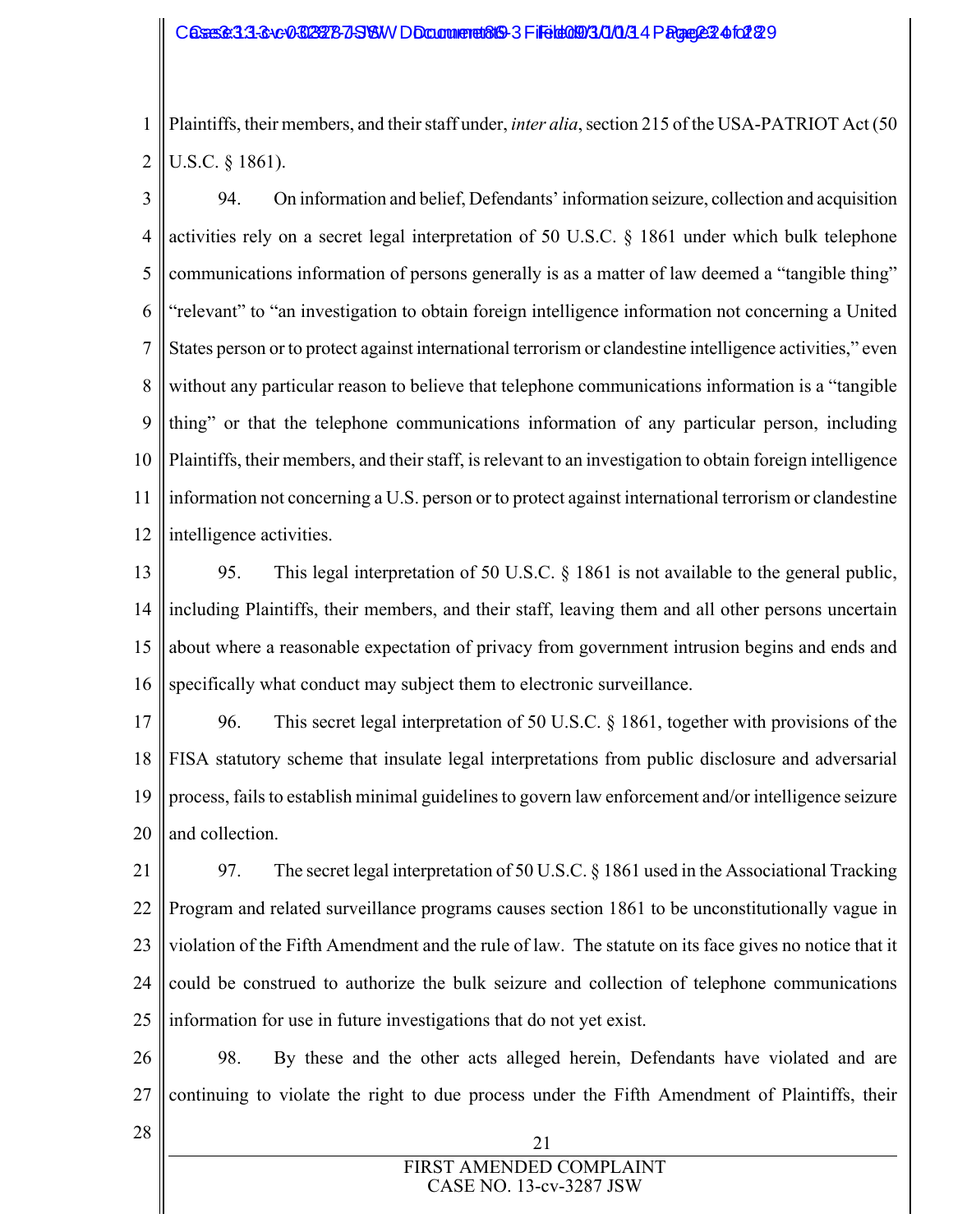1 members, and their staff.

21

2 3 4 5 6 7 8 9 10 11 12 13 14 15 16 17 18 19 20 99. By the acts alleged herein, Defendants' conduct proximately caused harm to Plaintiffs. 100. On information and belief, Defendants are now engaging in and will continue to engage in the above-described violations of Plaintiffs' constitutional rights, and are thereby irreparably harming Plaintiffs. Plaintiffs have no adequate remedy at law for Defendants' continuing unlawful conduct, and Defendants will continue to violate Plaintiffs' legal rights unless enjoined and restrained by this Court. 101. Plaintiffs seek that this Court declare that Defendants have violated their due process rights under the Fifth Amendment to the United States Constitution; enjoin Defendants, their agents, successors, and assigns, and all those in active concert and participation with them from violating the Plaintiffs' due process rights; and award such other and further equitable relief as is proper. **COUNT IV Violation of 50 U.S.C. § 1861—Declaratory, Injunctive and Other Equitable Relief (Against All Defendants)** 102. Plaintiffs repeat and incorporate herein by reference the allegations in paragraph 1 through 66 of this complaint, as if set forth fully herein. 103. The business records order provision set forth in 50 U.S.C. § 1861 limits Defendants' ability to seek telephone communications information. It does not permit the suspicionless bulk seizure and collection of telephone communications information unconnected to any ongoing investigation. It does not permit an order requiring the production of intangible things, including telephone communications information not yet in existence.

22 23 24 25 104. Defendants' Associational Tracking Program and the seizure, collection, acquisition, retention, searching, and use of the telephone communications records of Plaintiffs, their members, and their staff exceed the conduct that may be lawfully authorized by an order issued under 50 U.S.C § 1861.

26 27 28 105. By the acts alleged herein, Defendants are acting in excess of their statutory authority and in violation of the express statutory limitations and procedures Congress has imposed on them in 50 U.S.C. § 1861.

# FIRST AMENDED COMPLAINT CASE NO. 13-cv-3287 JSW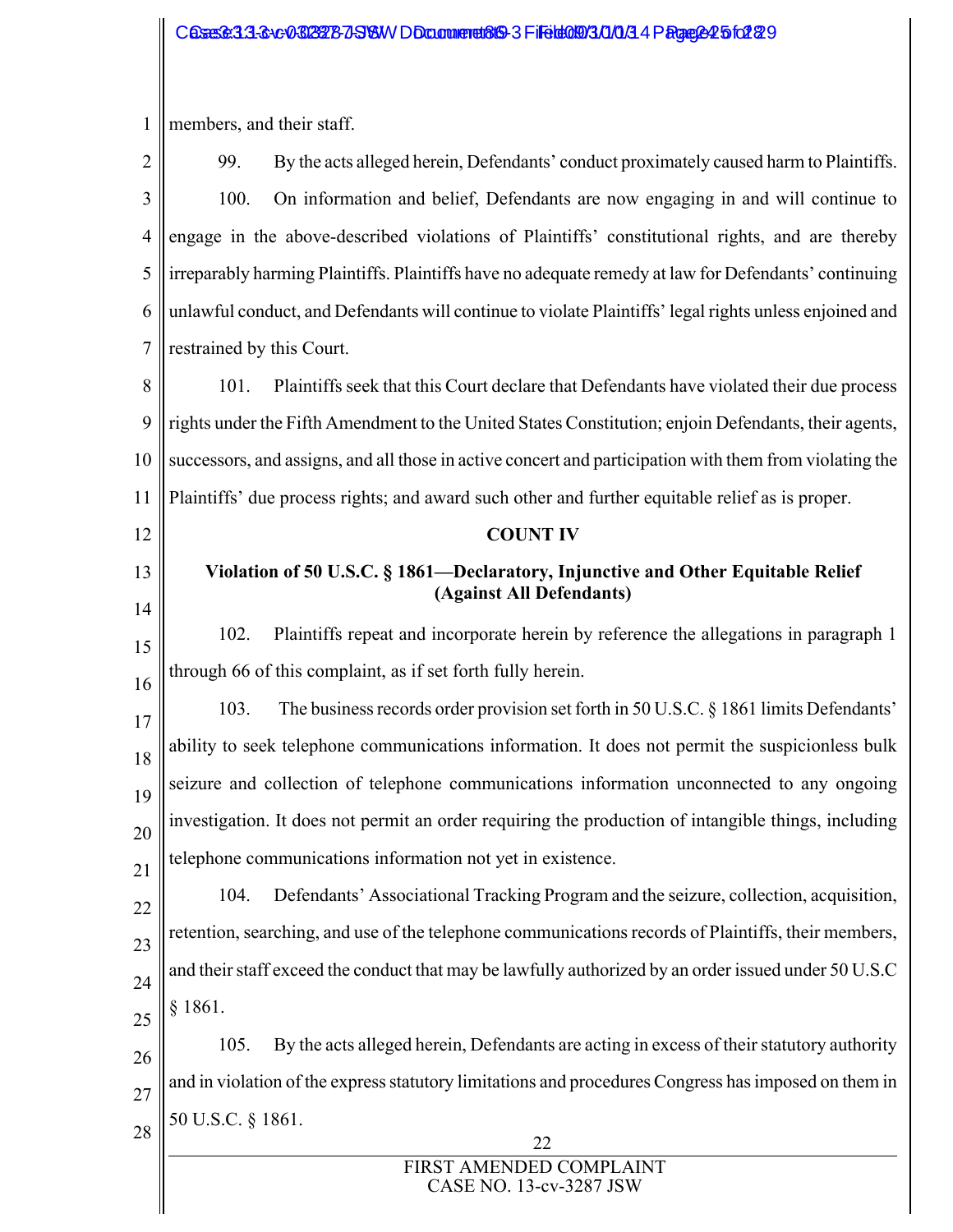1

106. Sovereign immunity for this claim is waived by 5 U.S.C. § 702.

2 3 4 5 6 7 8 9 10 107. Defendants are now engaging in and will continue to engage in the above-described acts in excess of Defendants' statutory authority and in violation of statutory limitations and procedures of 50 U.S.C. § 1861 and are thereby irreparably harming Plaintiffs. Plaintiffs have no adequate remedy at law for Defendants' continuing unlawful conduct, and Defendants will continue to violate Plaintiffs' legal rights unless enjoined and restrained by this Court. 108. Plaintiffs seek that this Court declare that Defendants have acted in excess of Defendants' statutory authority and in violation of statutory limitations and procedures of 50 U.S.C. § 1861; declare that Defendants have thereby irreparably harmed and will continue to irreparably harm Plaintiffs; enjoin Defendants, their agents, successors, and assigns, and all those in active

11 12 13 concert and participation with them from acting in excess of Defendants' statutory authority and in violation of statutory limitations and procedures of 50 U.S.C. § 1861; and award such other and further equitable relief as is proper.

14 15 16 17 18 19 20 **COUNT V Motion For Return Of Unlawfully Searched And Seized Property Pursuant To Federal Rule of Criminal Procedure 41(g)** 109. Plaintiffs repeat and incorporate herein by reference the allegations in paragraphs 1 through 97 of this complaint, as if set forth fully herein. 110. This Court has civil equitable jurisdiction under Federal Rule of Criminal Procedure 41(g) to order the return of illegally searched and seized property.

21 22 23 24 25 111. Defendants, by their Associational Tracking Program and their bulk seizure, collection, acquisition, retention, searching, and use of the telephone communications information of Plaintiffs, have unlawfully searched and seized Plaintiffs' telephone communications information. Plaintiffs are aggrieved by Defendants unlawful seizure and search of their telephone communications information.

26 27 28 112. Plaintiffs seek an order directing the return of their telephone communications information in the possession, custody, or control of Defendants, their agents, successors, and assigns, and all those in active concert and participation with them.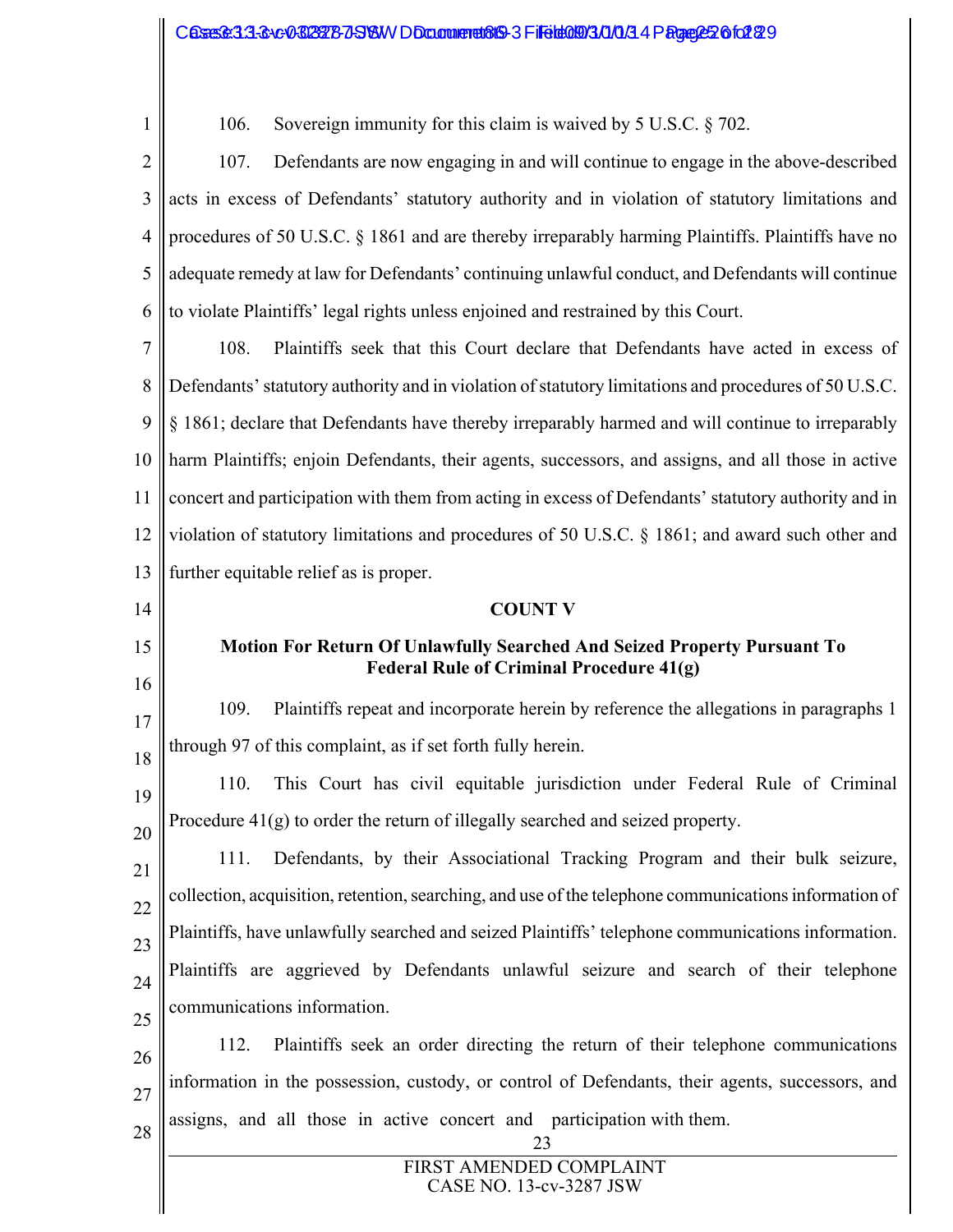# **PRAYER FOR RELIEF**

WHEREFORE, Plaintiffs respectfully request that the Court:

1

2

3

4

5

20

- 1. Declare that the Program as alleged herein violates without limitation Plaintiffs' rights under the First, Fourth, and Fifth Amendments to the Constitution; and their statutory rights;
- 6 7 8 9 10 11 12 13 14 2. Award to Plaintiffs equitable relief, including without limitation, a preliminary and permanent injunction pursuant to the First, Fourth, and Fifth Amendments to the United States Constitution prohibiting Defendants' continued use of the Program, and a preliminary and permanent injunction pursuant to the First, Fourth, and Fifth Amendments requiring Defendants to provide to Plaintiffs an inventory of their communications, records, or other information that was seized in violation of the First, Fourth, and Fifth Amendments, and further requiring the destruction of all copies of those communications, records, or other information within the possession, custody, or control of Defendants.
- 15 16 3. Award to Plaintiffs reasonable attorneys' fees and other costs of suit to the extent permitted by law.
- 17 18 19 4. Order the return and destruction of their telephone communications information in the possession, custody, or control of Defendants, their agents, successors, and assigns, and all those in active concert and participation with them.
	- 5. Grant such other and further relief as the Court deems just and proper.
- FIRST AMENDED COMPLAINT 24 21 22 23 24 25 26 27 28 DATED: September 10, 2013 Respectfully submitted, /s/ Cindy Cohn CINDY COHN LEE TIEN KURT OPSAHL MATTHEW ZIMMERMAN MARK RUMOLD DAVID GREENE JAMES S. TYRE ELECTRONIC FRONTIER FOUNDATION

CASE NO. 13-cv-3287 JSW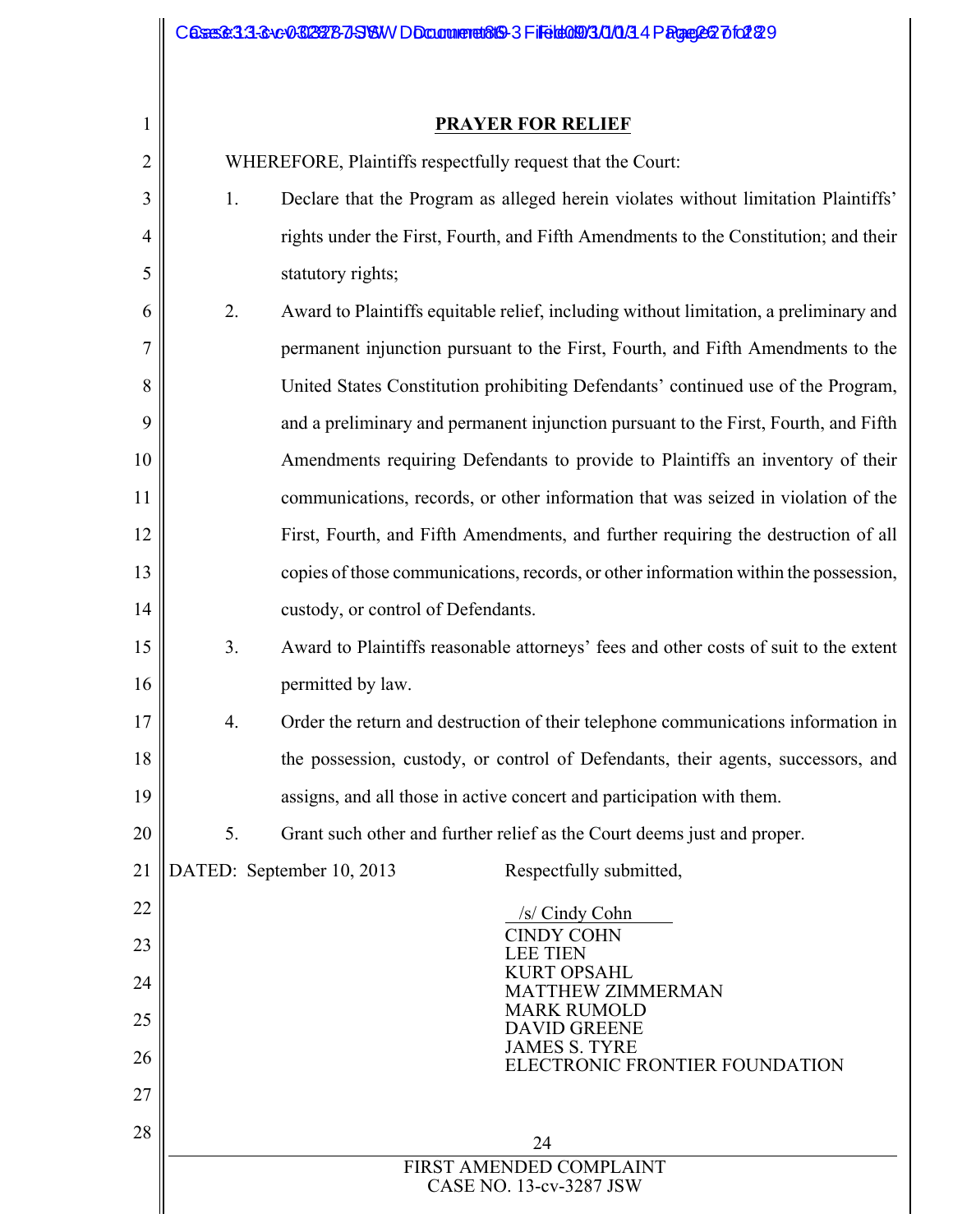